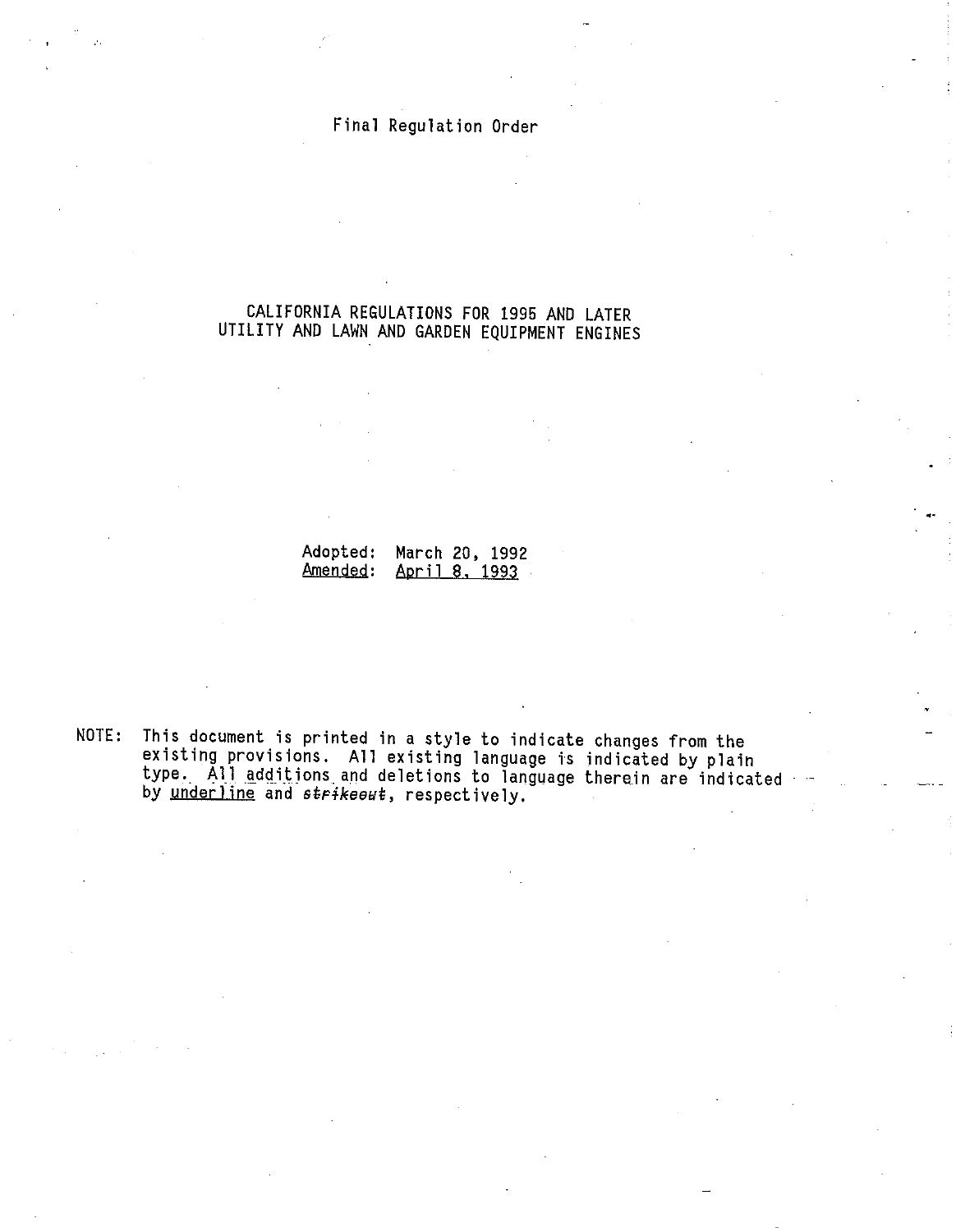#### Final Regulation Order

Title 13, California Code of Regulations, Chapter 9 Off-Road Vehicles and Engines Pollution Control Devices

#### Article 1. General Provisions

#### 2400. Applicability.

(a) (1) This section shall be applicable to utility and lawn and garden engines produced on or after January 1, 1994 1995.

(2) Every new utility and lawn and garden equipment engine that is manufactured for sale, sold, offered for sale, introduced or delivered for introduction into commerce, or imported into California which is subject to any of the standards prescribed in these provisions is required to be covered by an Executive Order, issued pursuant to these provisions.

(b) Each part of this chapter shall be deemed severable, and in the event that any part of this chapter is held to be invalid, the remainder of this article shall continue in full force and effect.

NOTE: Information regarding authorization to adopt regulations that are included in this chapter for nonpreempted nonroad vehicles or engines pursuant to section 209(e) of the federal Clean Air Act (42 U.S.C. 7543(e) may be obtained from the Air Resources Board at 9528 Telstar Avenue, El Monte, California 91731.

NOTE: Authority cited: Sections 39600, and 39601, 43013 and 43018, Health and Safety Code. Reference: Sections 43013, and 43018. Health and Safety Code.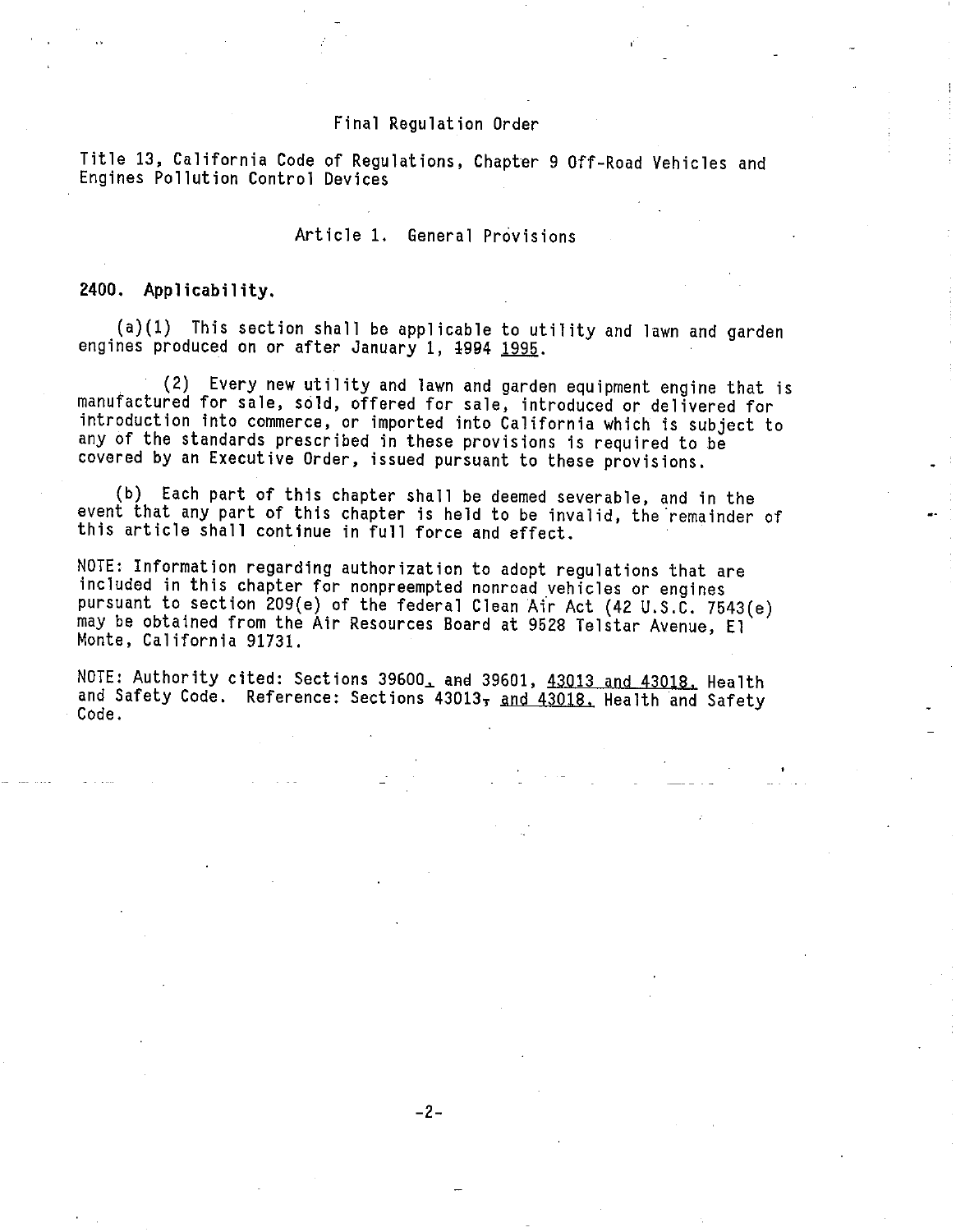2401. Definitions.

#### DEFINITIONS

(a) The definitions in Section 1900 (b), Chapter 3, Title 13 of the California Code of Regulations, shall apply with the following additions:

(1) "ARB Enforcement Officer" means any officer or employee of the Air Resources Board so designated in writing by the Executive Officer (or by his designee).

) "Assembly-Line Tests" are those tests or inspections which are performed on or at the end of the assembly-line.

(3) "Calendar Year" is defined as the twelve month period commencing on January 1 through December 31.

(4) "Crankcase Emissions" means airborne substances emitted into the atmosphere from any portion of the engine crankcase ventilation or lubrication system.

(5) "Emission Control System" includes any component, group of components, or engine modification which controls or causes the reduction of substances emitted from an engine.

(6) "End of Assembly-Line" is defined as that place where the final inspection test or quality-audit test is performed.

(7) "Engine Manufacturer" means the manufacturer granted certification.

"Exhaust Emissions" means substances emitted into the atmosphere from any opening downstream from the exhaust port of an offhighway vehicle.

(9) "Final Calendar Quarter Production" is defined as the calendar quarter in which the production of an engine family ends.

(10) "First Calendar Quarter Production" is defined as the calendar quarter in which the production of an engine family begins.

(11) "Fuel System" means the combination of any of the following components: fuel tank, fuel pump, fuel lines, oil injection metering system, carburetor or fuel injection components, or all fuel system vents.

(12) "Gross Engine Malfunction" is defined as one yielding an emission value greater than the sum of the mean plus three (3) times the standard deviation. This definition shall apply only for determination of control limits.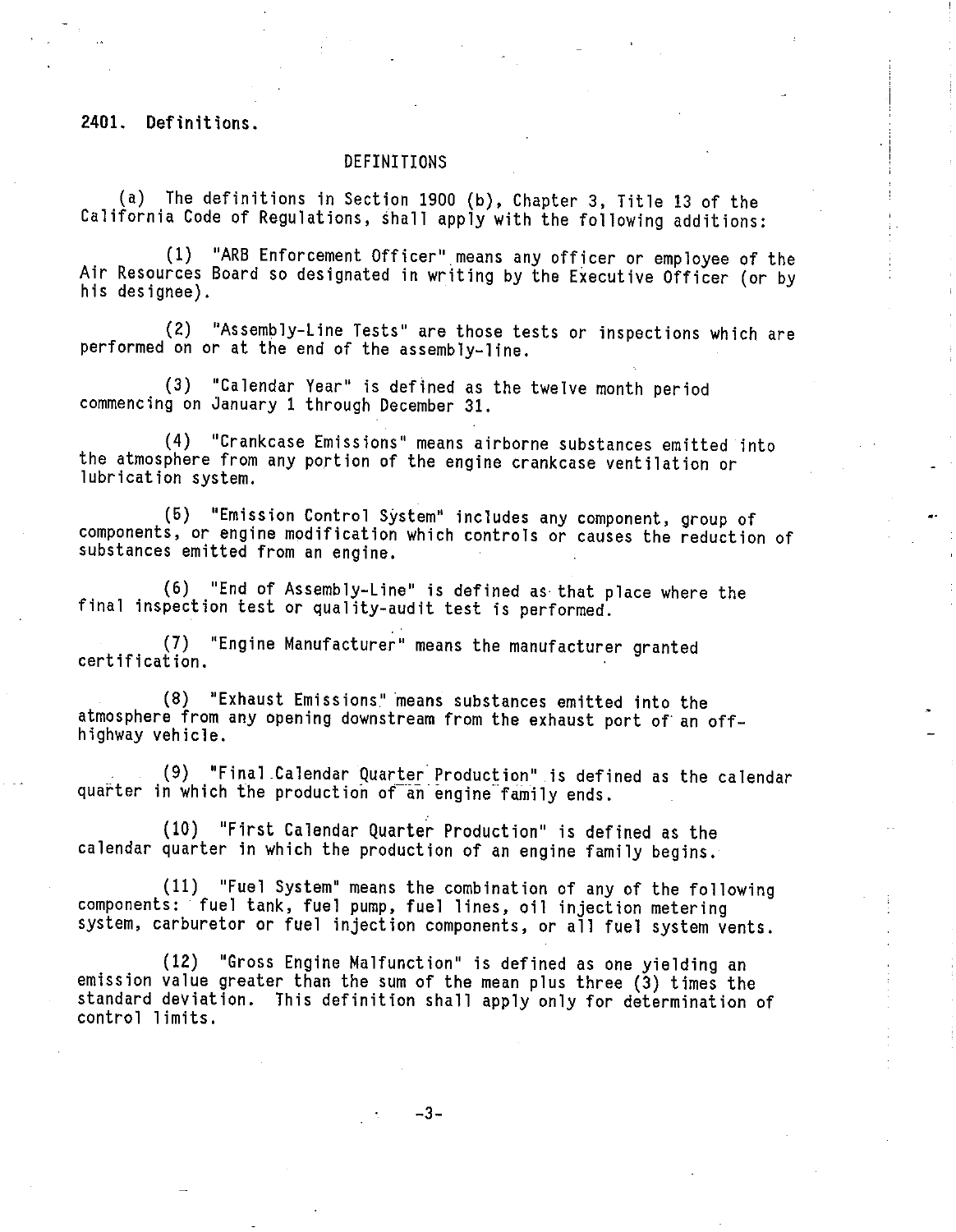(13) "Lawn\_and Garden and Utility Engines" or "Lawn and Garden and Utility Engines and Equipment" or "Engines" are identified as: small twostroke and four-stroke, air-cooled, liquid-cooled, gasoline and diesel and alternate fuel powered engines under 25 horsepower. They are designed for powering lawn, garden and turf maintenance implements and timber operations equipment; for generating electricity; and for pumping fluids. They are designed to be used in, but not limited to use in, the following applications: walk-behind mowers, riding mowers/ lawn tractors, garden tractors, snow blowers, edge trimmers, string trimmers, blowers, vacuums, tillers, chain saws, pumps, generators, compressors, shredders, grinders, welding machines, stumpbeaters, vibrators/finishers, portable saw mills and refrigeration units, and other miscellaneous applications. All engines and equipment that fall within the scope of the preemption of Section 209(e) (1)(A) of the Federal Clean Air Act, as amended, and as defined by regulation of the Environmental Protection Agency, are specifically not included within this category. .

(14) "Off-Road Vehicle " means any non-stationary device, powered by an internal combustion engine or motor, used primarily off the highways to propel, move, or draw persons or property including any device propelled, moved, or drawn exclusively by human power, and used in any of the followi applications: Marine Vessels, Construction/Farm Equipment, Locomotives, Utility and Lawn and Garden Equipment, Off-Road Motorcycles, and Off-Highway Vehicles.

(15) "Quality-Audit Test" is defined as the test performed on a sample of production engines produced for sale in California.

(16) "Scheduled Maintenance" means any adjustment, repair, removal, disassembly, cleaning, or replacement of components or systems required by the manufacturer which is performed on a periodic basis to prevent part failure or equipment or engine malfunction, or anticipated as necessary to correct an overt indication of malfunction or failure for which periodic maintenance is not appropriate.

(17) "Ultimate Purchaser" means the first person who in good faith purchases a new engine or equipment for purposes other than resale.

(18) "Unscheduled Maintenance" means any inspection, adjustment, repair, removal, disassembly, cleaning, or replacement of components or systems which is performed to correct or diagnose a part failure which was not anticipated.

(19) "Warrantable Condition" means any condition of an engine which triggers the responsibility of the manufacturer to take corrective action pursuant to Section 2405.

(20) "Warranted Part" means any emissions-related part installed on an engine by the equipment or engine manufacturer, or installed in a warranty repair, which is listed on the warranty parts list.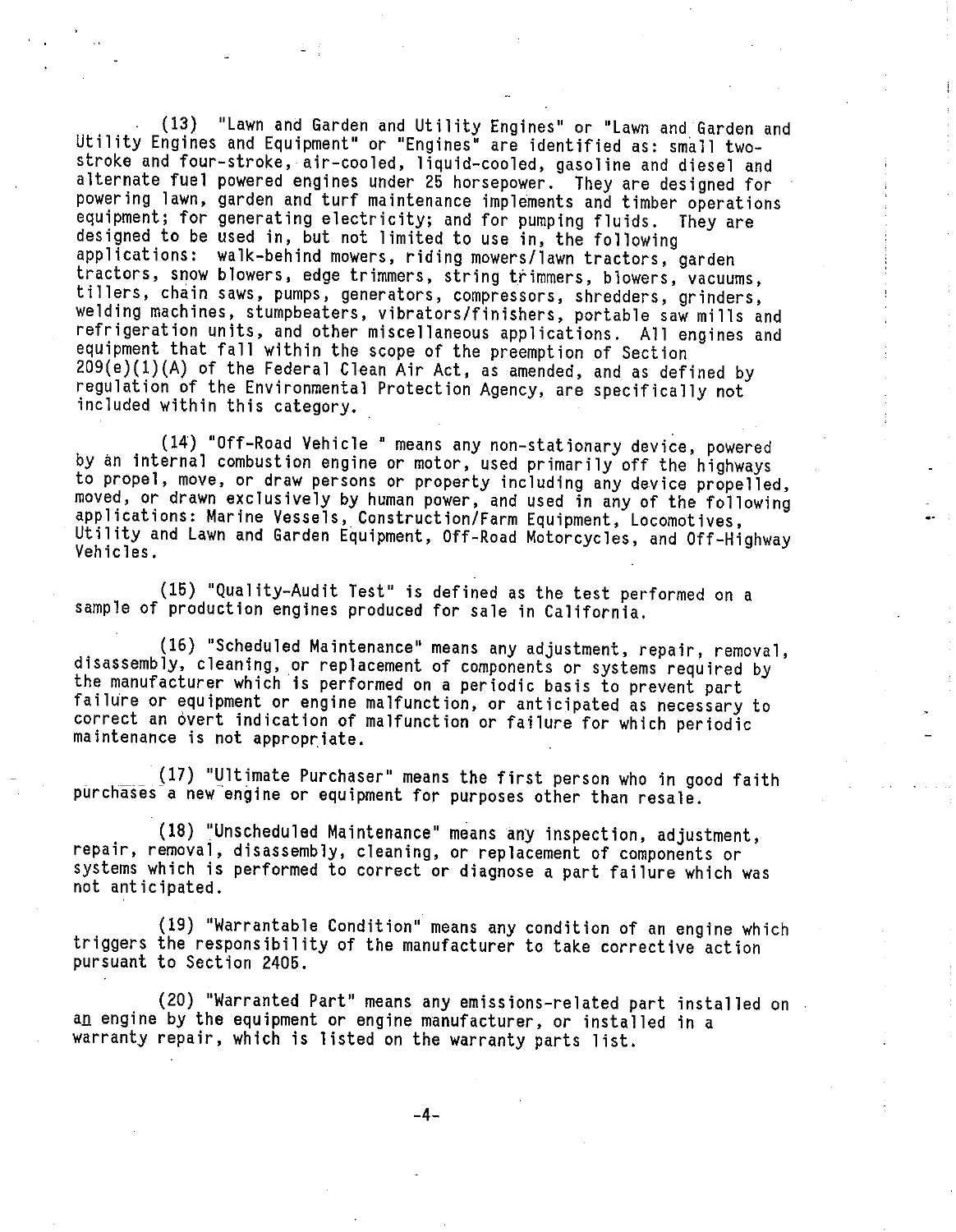(21) "Warranty period" means the period of time that the engine or part is covered by the warranty provisions.

(22) "Warranty station" means a service facility authorized b equipment or engine manufacturer to perform warranty repairs. This include all manufacturer distribution centers which are franchised to service the subject equipment or engines.

NOTE: Authority cited: Sections  $39600<sub>+</sub>$  and  $39601$ ,  $43013$  and  $43018$ . Health and Safety Code. Reference: Sections 43013, and 43018, Health and Safety Code.

-5-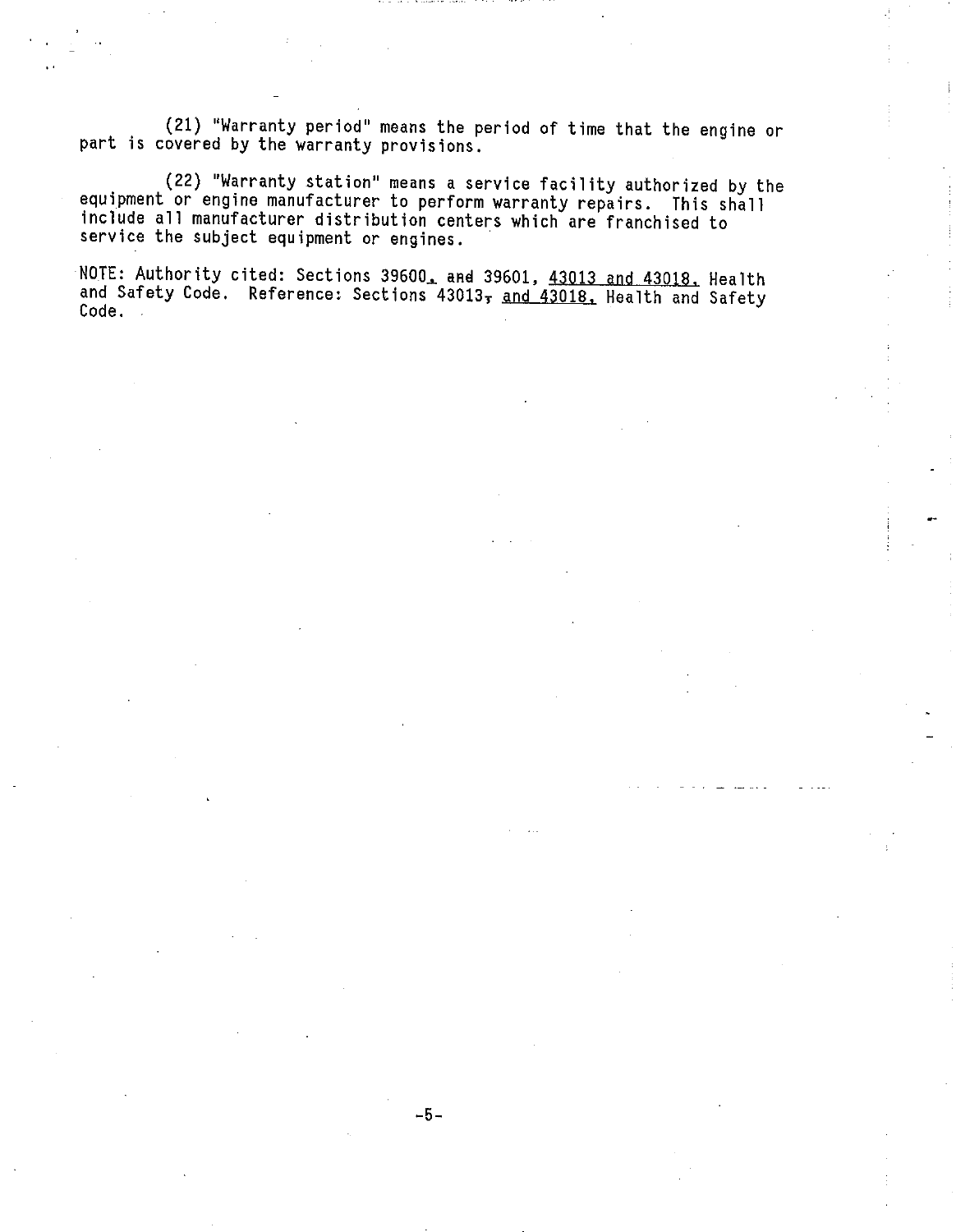## 2402. Test Procedures.

Test procedures referred to in this chapter may be obtained from the State Air Resources Board at 9528 Telstar Avenue, El Monte, California 91731

NOTE: Authority cited+ Sections 39600 and 39601, Health and Safety Gode-Reference: Sections 43013, Health and Safety Code-

-6-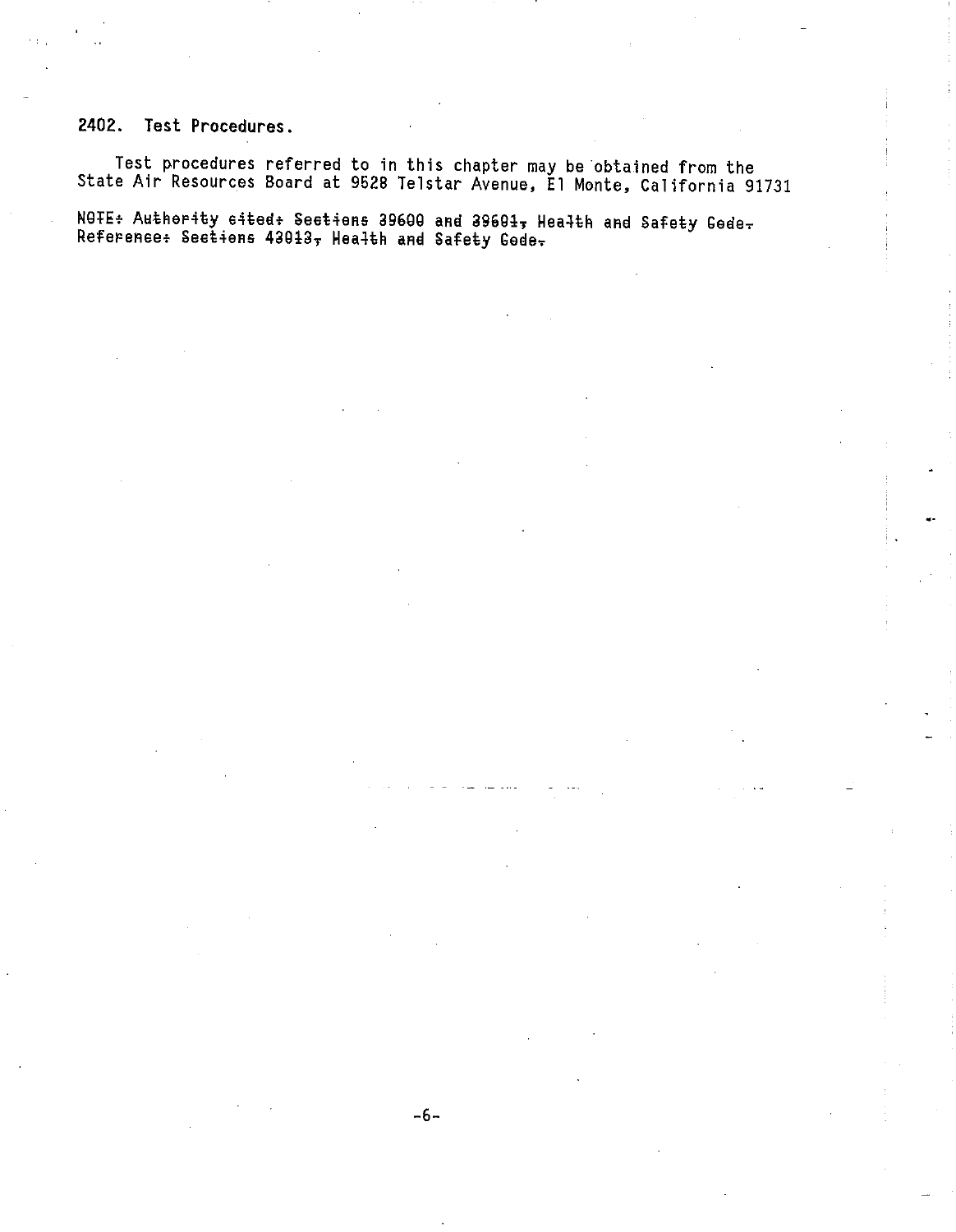Article 2. Approval of Utility and Lawn and Garden Equipment Engine Pollution Control Devices.

2403. Exhaust Emission Standards and Test Procedures - Utility and Lawn and Garden Equipment Engines.

(a) This section shall be applicable to utility and lawn and garden engines produced on or after January 1, 1994 1995.

(b) Exhaust emissions from new utility and lawn and garden equipment engines, sold in this state, shall not exceed:

Exhaust Emission Standards (grams per brake horsepower-hour )

| Calendar<br>Year | Engine<br><u> Class (1)</u> | Hydro-<br>carbon plus<br>oxides of<br><u>nitrogen</u> |     | Hydro- Carbon | Oxides of | carbon monoxide nitrogen Particulate |
|------------------|-----------------------------|-------------------------------------------------------|-----|---------------|-----------|--------------------------------------|
| 1994<br>1995     |                             |                                                       |     |               |           |                                      |
| to 1998          |                             | 12.0                                                  |     | 300           |           | 0.9(2)                               |
|                  | II                          | 10.0                                                  |     | 300           | -         | 0.9<br>(2)                           |
|                  | III<br>'4                   | $\qquad \qquad \blacksquare$                          | 220 | 600           | 4.0       |                                      |
|                  | IΥ<br>$^{\prime}$ 4.        | $\overline{\phantom{a}}$                              | 180 | 600           | 4.0       |                                      |
|                  |                             | $\overline{\phantom{a}}$                              | 120 | 300           | 4.0       |                                      |
| 1999 and         |                             |                                                       |     |               |           |                                      |
| subsequent       | I, II                       | 3.2                                                   |     | 100           |           | 0.25<br>(3)                          |
|                  | III, IV, $V(4)$             | $\overline{\phantom{a}}$                              | 50  | 130           | 4.0       | 0.25                                 |

(1) "Class I" means utility and lawn and garden equipment engines less than 225 cc in displacement.

"Class II" means utility and lawn and garden equipment engines greate than or equal to 225 cc in displacement.

'Class III" means hand held utility and lawn and garden equipment engines less than 20 cc in displacement.

"Class IV" means hand held utility and lawn and garden equipment engines 20 cc to less than 50 cc in displacement.

"Class V" means hand held utility and lawn and garden equipment engines greater than or equal to 50 cc in displacement.

(2) Applicable to diesel engines only.

(3) Applicable to all diesel and all two-stroke engines only.

-7-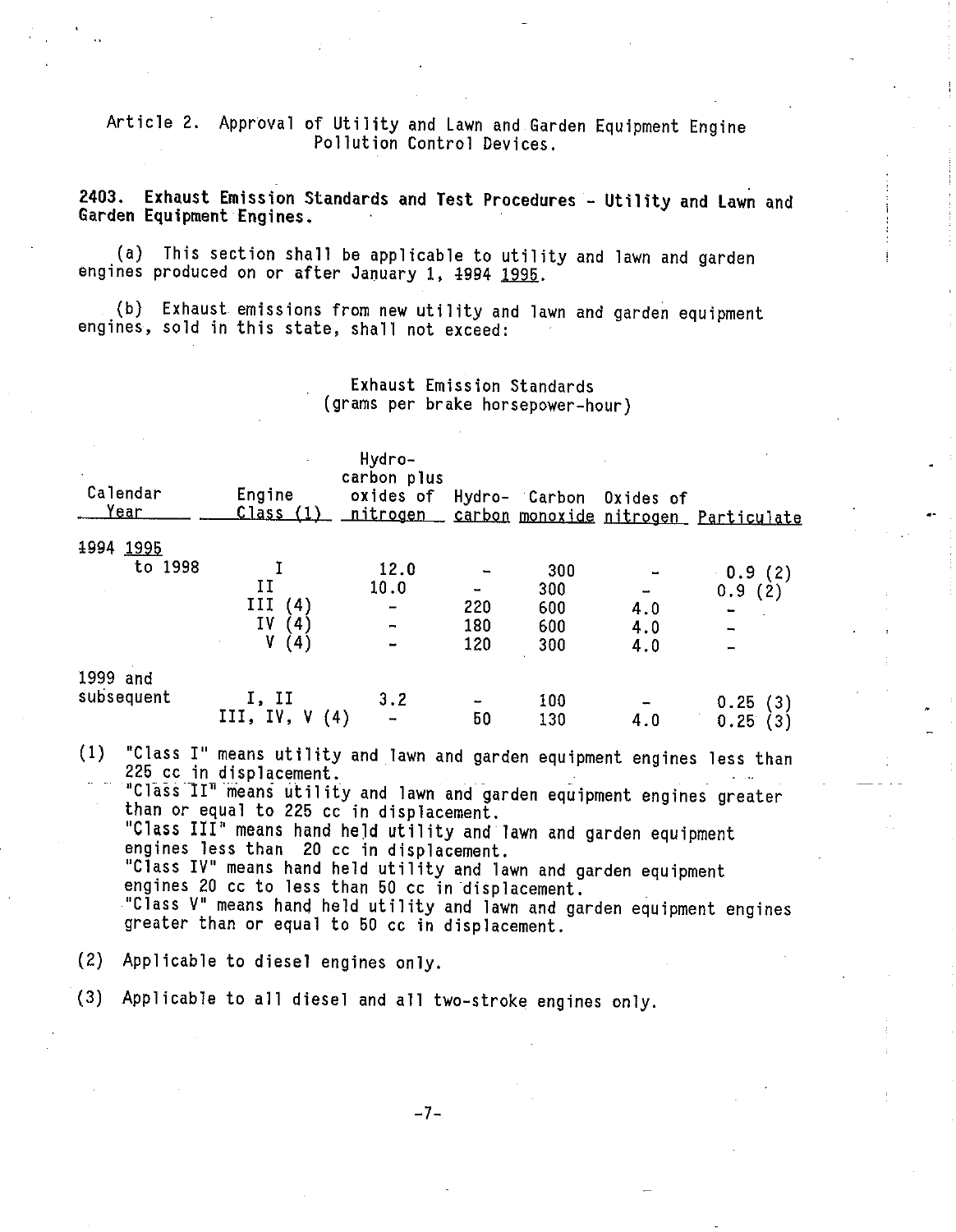(4) These standards may be used for engines that meet the requirements of (1) and (ii ) below, and for two-stroke snow throwers.

(i) The engine must be used in a hand held piece of equipment. To be classified as a hand held piece of equipment, the equipment must require its full weight to be supported by the operator in the performance of its requisite function.

 $(i)$   $\pm$  The engine and equipment must require the capability of operating in any position to properly perform its design function.

(c) The test procedures for determining compliance with the standards for exhaust emissions from new utility and lawn and garden equipment engines sold in the state are set forth in "California Exhaust Emission Standards and Test Procedures for 1994 1995 and Later Utility and Lawn and Garden Equipment Engines", adopted March 20, 1992. and amended April 8. 1993.

(d) In 1994 1995 and subsequent years, fire and police departments, and other entities which specialize in emergency response may purchase non-California certified emergency equipment only when equipment with a California-certified utility engine is not available. For purposes of this section, the purchase of non-California certified emergency equipment shall be requested by application to the Executive Officer.

(e) No new engines shall be produced for sale to replace pre-1994 1995 model equipment after January 1, 1999, unless those engines comply with the 1994 1995 model emission standards.

(f) Any new engine certified to comply with California emission standards and test procedures for on-road or other off-road applications may, upon approval by the Executive Officer be in compliance with these regulations.

NOTE: Authority cited: Sections 39600, and 39601, 43013 and 43018. Health and Safety Code. Reference: Sections 43013, and 43018. Health and Safety Code.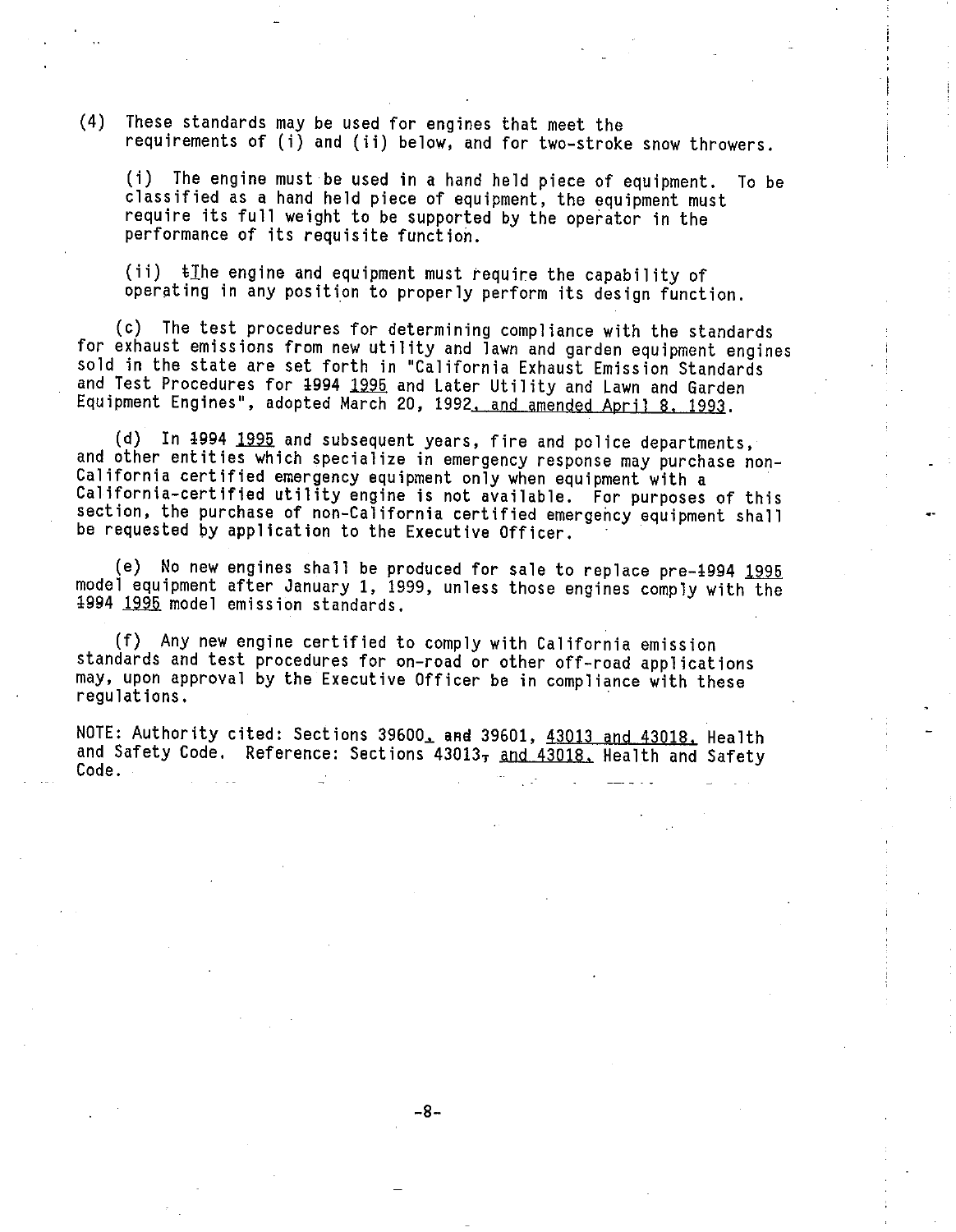## 2404. Emission Control Labels - 1994 1995 and Later Utility and Lawn and Garden Equipment Engines

(a) Purpose. The Air Resources Board recognizes that certain emissions-critical or emissions-related parts must be properly identified and maintained in order for engines to meet the applicable emission standards. The purpose of these specifications is to require engine manufacturers to affix a label (or labels ) on each production engine (or equipment) to provide the engine or equipment owner and service mechanic with information necessary for the proper maintenance of these parts in customer use.

(b) Applicability.

(1) These specifications shall apply to <del>1994 1995</del> and later<br>utility and lawn and garden equipment engines, which have been certified to the applicable emission standards pursuant to Health and Safety Code Section 43013.

(2) Engine manufacturers who have certified such engines shall be responsible for complying with these specifications.

(c) Label Content and Location.

(1) A plastic or metal tune-up label shall be welded, riveted or otherwise permanently attached to an area on the engine in such a way that it will be readily visible to the average person after installation of the engine in the equipment. If the equipment obscures the label on the engine, the equipment manufacturer shall attach a supplemental label such that it is readily visible to the average person.

(2) In selecting an acceptable location, the manufacturer shall consider the possibility of accidental damage (e.g. , possibility of tools or sharp instruments coming in contact with the label). Each label shall be affixed in such a manner that it cannot be removed without destroying or defacing the label, and shall not be affixed to any part which is likely to be replaced during the equipment's useful life. The label(s) shall not be affixed to any equipment which is easily detached from the engine.

(3) The label shall be in the English language and use block letters and numerals which shall be of a color that contrasts with the background of the label.

(4) The label shall contain the following information:

(A) The label heading shall read: "Important Engine Information. "

(B) Full corporate name and trademark of the manufacturer.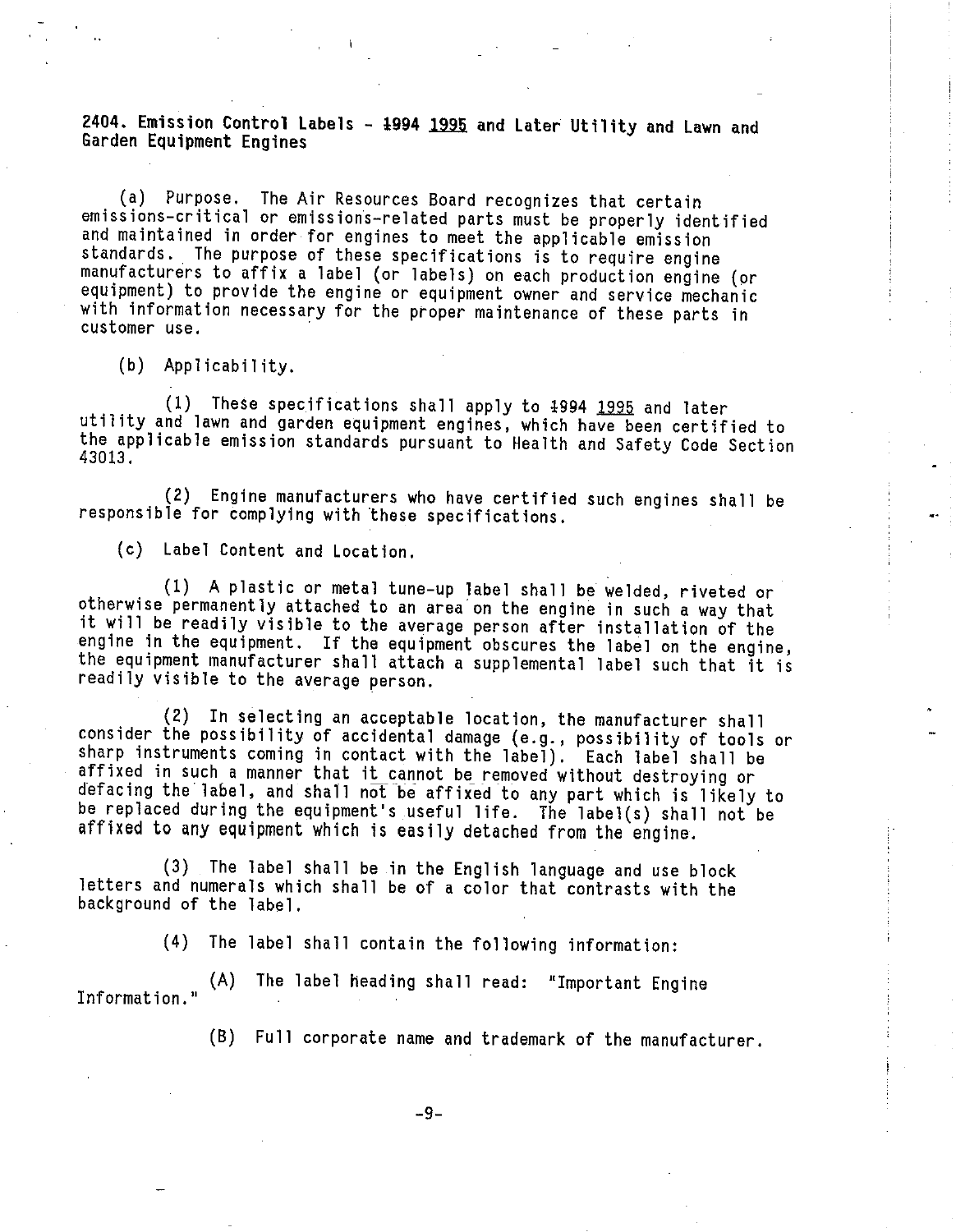(C) "This (specify equipment or engine, as applicable) is certified to operate on (specify operating fuel(s))."

(D) Identification of the Exhaust Emission Control System. Abbreviations may be used and shall conform to the nomenclature and abbreviations in Section 1977, Title 13, CCR, entitled "Diagnostic Acronyms, Terms, and Definitions for Electrical/Electronic Systems"

(E) For otto-cycle engines, the maintenance specifications and adjustments recommended by the manufacturer, including, if applicable: valve lash, ignition timing, idle air fuel mixture setting procedure and value (e.g., idle CO, idle speed drop), and high idle speed. For diesel engines, the specifications and adjustments recommended by the manufacturer, ingluding, if applicable: initial injection timing, and f mm /stroke) at advertised horsepower. These specifications shall in the proper transmission position, (if applicable), during tune-up and wh accessories, if any, should be in operation, and what systems, if any (e.g. , vacuum advance, air pump), should be disconnected during the tune-up. If the manufacturer does recommend adjustment of foregoing specification, the manufacturer shall include in lieu of the "specifications" the single statement "No other adjustments needed. " For all engines or equipment, the instructions for tune-up adjustments shall be sufficiently clear on the label to preclude the need for a mechanic or equipment owner to refer to another document in order to correctly perform the adjustments.

(F) Any specific fuel or engine lubricant requirements (e.g. , lead content, research octane number, engine lubricant type).

(G) The date of engine manufacture (month and year).

(H) An unconditional statement of compliance with the appropriate calendar year California regulations; for example, "This engine conforms to 1994 1995 California regulations for utility and lawn and garden equipment engines as applicable."

(I) Total engine displacement (in cubic centimeters) and engine family identification.

(5) If there is insufficient space on the engine to accommodate a label including all the information required in subsection (b) above, the manufacturer may delete or alter the label as indicated below. The information deleted from the label shall appear in the owner's manual.

(A) Exclude the information required in (4) (C), (D), and (F) from the label. The fuel or lubricant may be specified elsewhere on the equipment.

(B) Substitute the information required in (4) (E) with the statement "Refer to owner's manual for maintenance specifications and adjustments"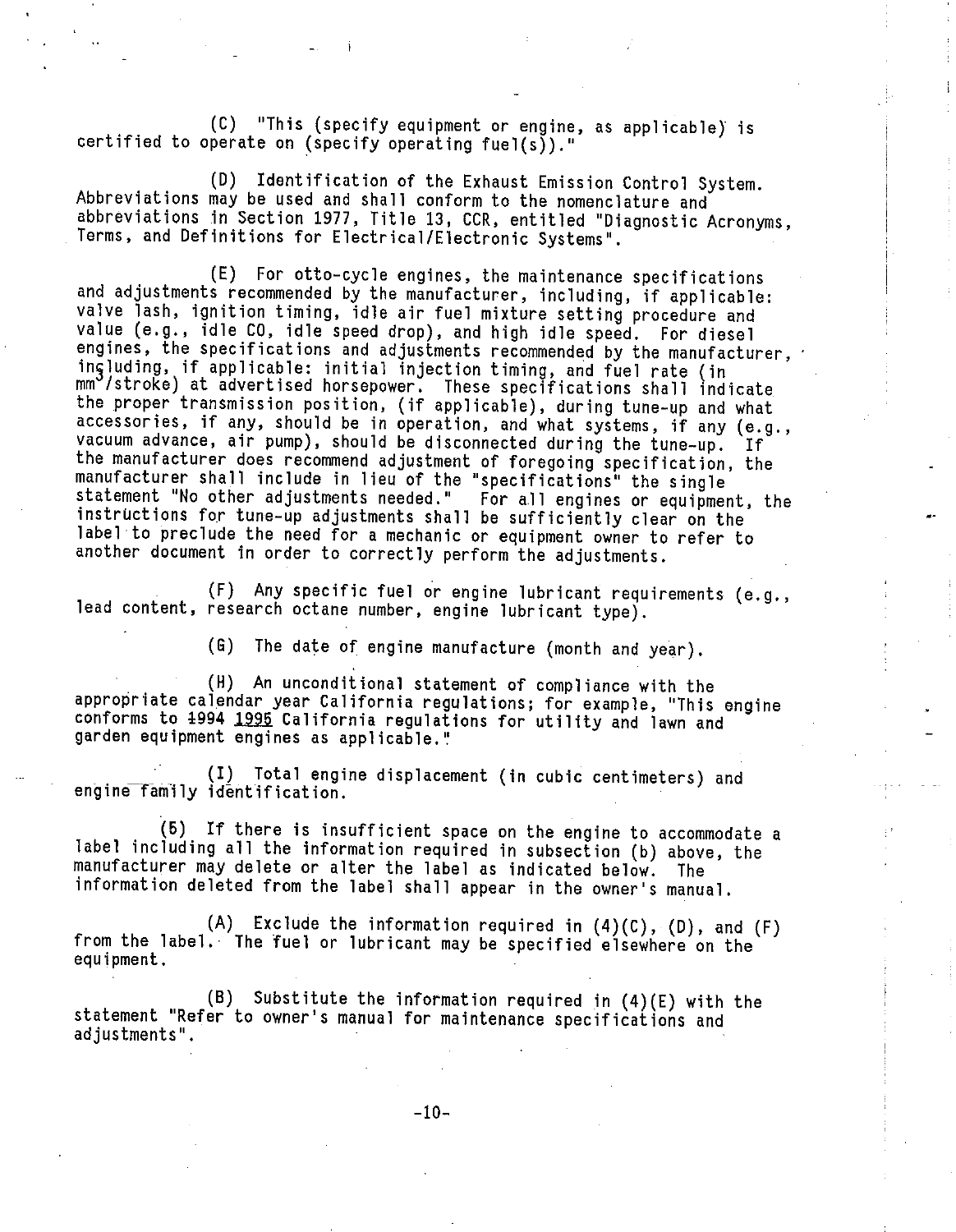(C) Exclude the information required by subsection (4) (G) on the label, if the date the engine was manufactured is stamped on the engine.

(6) The manufacturer of any engine equipped with an emission control device which the Executive Officer has determined would be significantly impaired by the use of leaded gasoline shall:

(A) At the time of engine manufacture, affix a permanent legible label specifying the appropriate operating fuel(s) (for example, "Methanol Fuel or Unleaded Gasoline Only" for fuel-flexible equipment).

(B) The label shall be located immediately adjacent to each fuel tank filler inlet and outside of any filler inlet compartment. It shall be located so that it is readily visible to any person introducing fuel to such filler inlet; Provided, however, that the Executive Officer shall upon application from an engine manufacturer, approve other label locations that achieve the purpose of this paragraph. If the engine is manufactured separately from the equipment, the label shall be affixed to the engine and located so that it is readily visible. Such labels shall be in English and in block letters which shall be of a color that contrasts with their background.

(C) For purposes of this section, utility and lawn and garden equipment shall be deemed to be equipped with an emission control device which would be significantly impaired by the use of leaded gasoline if any alcohol fuel, unleaded gasoline, or a blend of these fuels were used in any testing relating to the emission certification of said equipment or engines installed therein.

(d) The provisions of these specifications shall not prevent a manufacturer from also stating on the label that such engine or equipment conforms to any applicable federal emission standards for new engines, or any other information that such manufacturer deems necessary for, or useful to, the proper operation and satisfactory maintenance of the equipment or engine.

(e) As used in these specifications, readily visible to the average person shall mean that the label shall be readable from a distance of eighteen inches (46 centimeters) without any obstructions from equipment or engine parts (including all manufacturer available optional equipment) except for flexible parts (e.g., vacuum hoses, ignition wires) that can be moved out of the way without disconnection. Alternatively, information required by these specifications to be printed on the label shall be no smaller than 8 point type size provided that no equipment or engine parts ( including all manufacturer available optional equipment), except for flexible parts, obstruct the label.

(f) The labels and any adhesives used shall be designed to withstand, for the engine's or equipment's total expected life, typical equipment environmental conditions in the area where the label is attached. Typical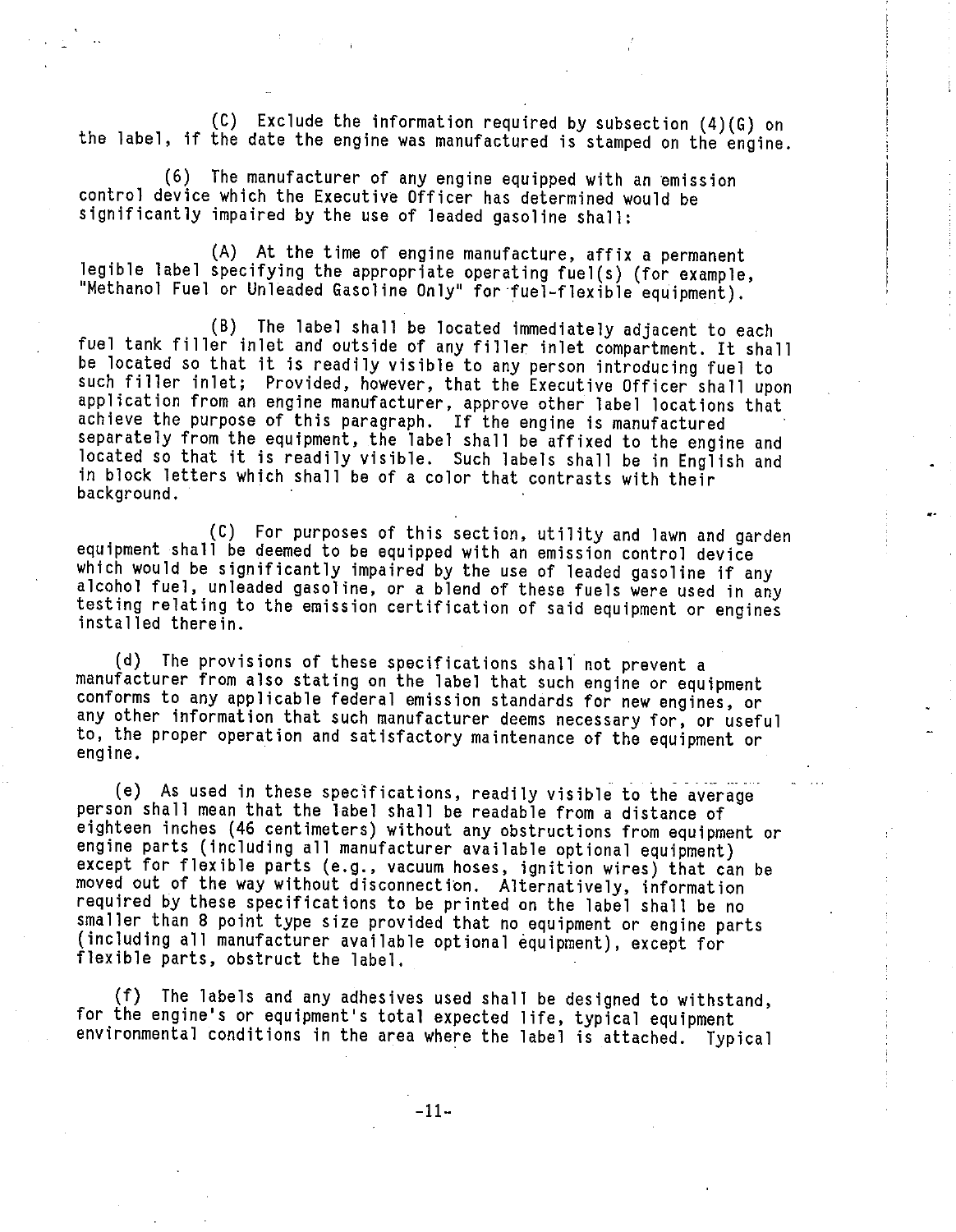equipment environmental conditions shall include, but are not limited to, exposure to engine fuels, lubricants and coolants (e.g. , gasoline, motor oil, water, ethylene glycol). The manufacturer shall submit, with its certification application, a statement attesting that its labels comply with these requirements.

(g) The manufacturer shall obtain approval from the Executive Officer for all label formats and locations prior to use. Approval of the specific maintenance settings is not required; however, the format for all such settings and tolerances, if any, is subject to review. If the Executive Officer finds that the information on the label is vague or subject to misinterpretation, or that the location does not comply with these specifications, he or she may require that the label or its location be modified accordingly.

(h) Samples of all actual production labels used within an engine family shall be submitted to the Executive Officer within thirty days after the start of production.

(i) The Executive Officer may approve alternate label locations or may, upon request, waive or modify the label content requirements provided that the intent of these specifications is met.

(j) The manufacturer of any engine shall furnish to the Executive Officer, at the beginning of the calendar year, any engine identification number coding system which identifies whether such engine(s) are covered by an Executive Order.

(k) If the Executive Officer finds any engine (or equipment) manufacturer using labels which are different from those approved or which do not substantially comply with the readability or durability requirements set forth in these specifications, the manufacturer shall be subject to being enjoined from any further sales of such products in the State of California pursuant to Section 43017 of the Health and Safety Code. Prior to seeking to enjoin a manufacturer, the Executive Officer shall consider any information provided by the manufacturer.

NOTE: Authority cited: Sections 39600, and 39601, 43013 and 43018. Health and Safety Code. Reference: Sections 43013, 43017<sub>7</sub> and 43018. Health and Safety Code.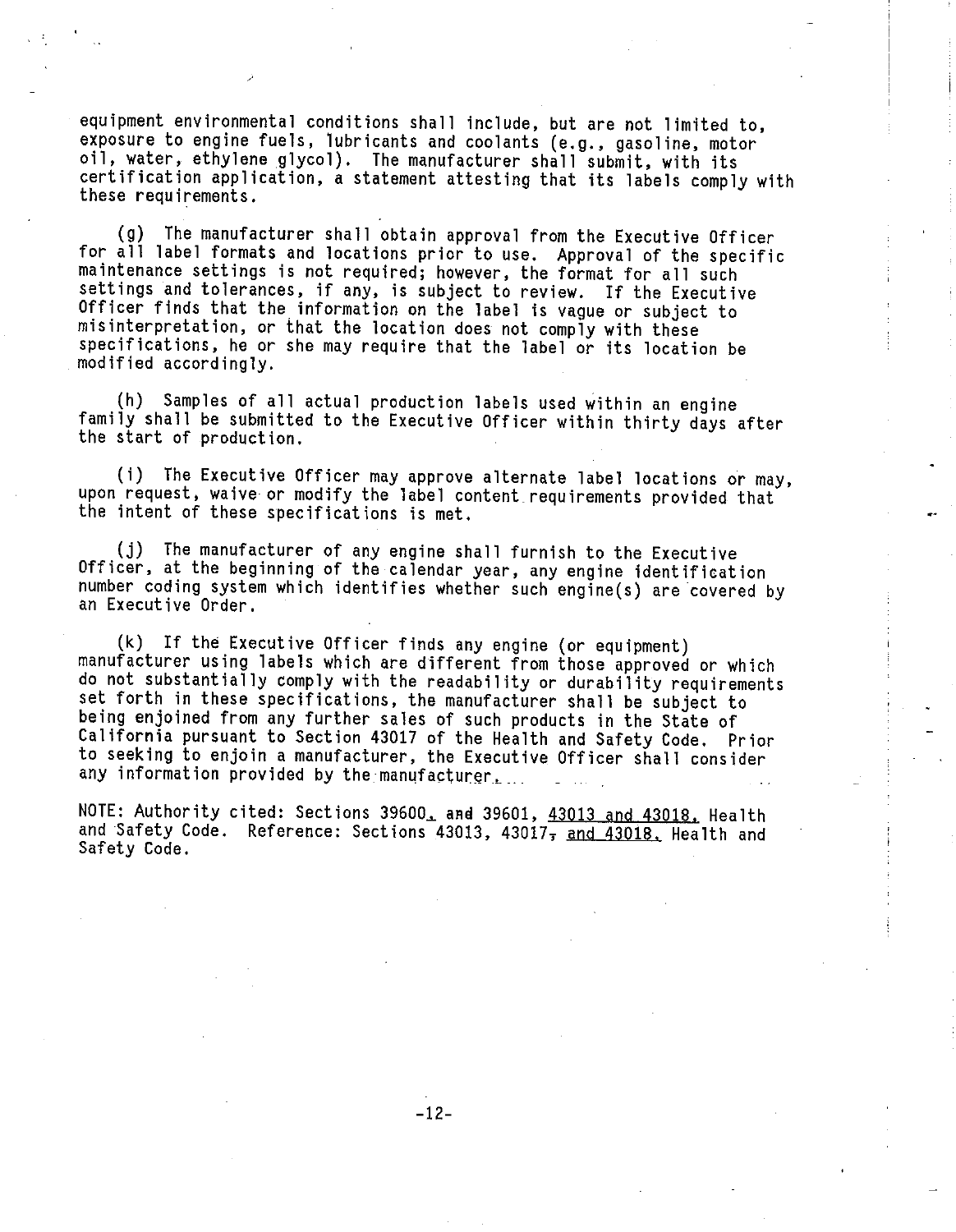#### Article 3. Emission Control System Warranty

2405. Defects Warranty Requirements for 1994 1995 and Later Utility and Lawn and Garden Equipment Engines.

(a) Applicability. This section shall apply to 1994 1995 and later utility and lawn and garden equipment engines. The warranty period shall begin on the date the engine or equipment is delivered to an ultimate purchaser .

(b) General Emissions Warranty Coverage. The manufacturer of each utility and lawn and garden equipment engine shall warrant to the ultimate purchaser and each subsequent purchaser that the engine is:

(1) Designed, built, and equipped so as to conform with all applicable regulations adopted by the Air Resources Board pursuant to its authority in Chapters 1 and 2, Part 5, Division 26 of the Health and Safety Code; and

(2) Free from defects in materials and workmanship which cause the failure of a warranted part to be identical in all material respects to the part as described in the engine manufacturer's application for certification for a period of two years.

(c) The warranty on emissions-related parts shall be interpreted as follows :

(1) Any warranted part which is not scheduled for replacement as required maintenance in the written instructions required by Subsection (d) shall be warranted for the warranty period defined in Subsection  $(b)(2)$ . If any such part fails during the period of warranty coverage, it shall be repaired or replaced by the engine manufacturer according to Subsection (4) below. Any such part repaired or replaced under the warranty shall be warranted for the remaining warranty period.

(2) Any warranted part which is scheduled only for regular inspection in the written instructions required by Subsection (d) shall be warranted for the warranty period defined in Subsection  $(b)(2)$ . A statement in such written instructions to the effect of "repair or replace as necessary" shall not reduce the period of warranty coverage. Any such part repaired or replaced under warranty shall be warranted for the remaining warranty period.

(3) Any warranted part which is scheduled for replacement as required maintenance in the written instructions required by Subsection (d) shall be warranted for the period of time prior to the first scheduled replacement point for that part. If the part fails prior to the first scheduled replacement, the part shall be repaired or replaced by the engine manufacturer according to Subsection (4) below. Any such part repaired or

-13-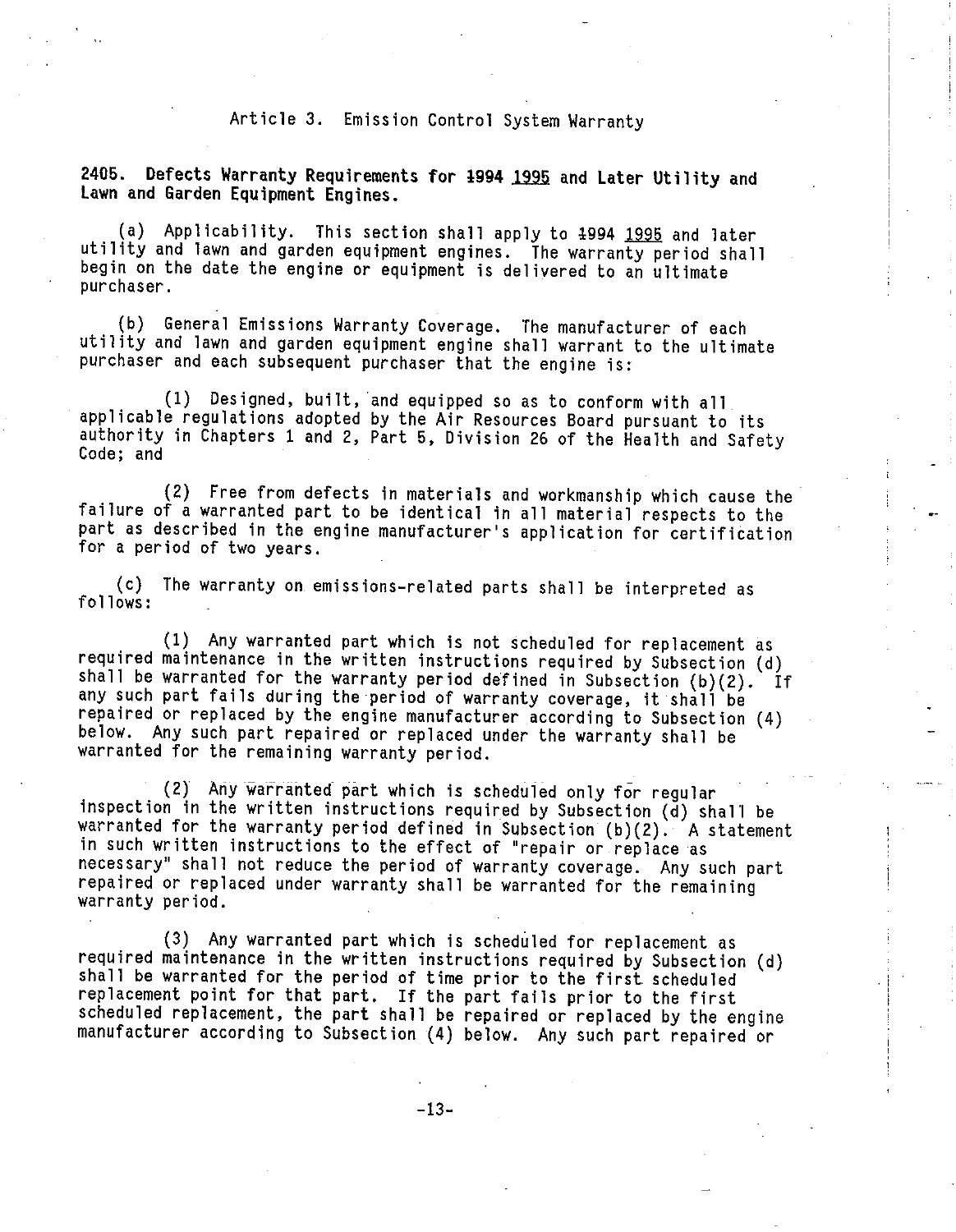replaced under warranty shall be warranted for the remainder of the period prior to the first scheduled replacement point for the part.

(4) Repair or replacement of any warranted part under the warranty provisions of this article shall be performed at no charge to the owner at a warranty station.

(5)" Notwithstanding the provisions of Subsection (4) above, warranty services or repairs shall be provided at all manufacturer distribution centers which are franchised to service the subject engines.

(6) The owner shall not be charged for diagnostic labor which leads to the determination that a warranted part is in fact defective, provided that such diagnostic work is performed at a warranty station.

(7) The engine manufacturer shall be liable for damages to other engine components proximately caused by a failure under warranty of any warranted part.

(8) Throughout the engine's warranty period defined in Subsection (b) (2), the engine manufacturer shall maintain a supply of warranted parts sufficient to meet the expected demand for such parts.

(9) Any replacement part may be used in the performance of any warranty maintenance or repairs and must be provided without charge to the owner. Such use shall not reduce the warranty obligations of the engine Such use shall not reduce the warranty obligations of the engine manufacturer .

(10) Add-on or modified parts may not be used. Such use shall be grounds for disallowing a warranty claim made in accordance with this article. The engine manufacturer shall not be liable under this article to warrant failures of warranted parts caused by the use of such an add-on or modified part.

(11) The Executive Officer may request and, in such case, the engine manufacturer shall provide, any documents which describe that.... manufacturer's warranty procedures or policies.

(d) Each manufacturer shall include a copy of the following emission warranty parts list with each new engine, using those portions of the list applicable to the engine.

- 
- (1) Fuel Metering System
	- (ii) Air/fuel ratio feedback and control system.<br>(iii) Cold start enrichment system.
	-
- (2) Air Induction System
	- (1) Controlled hot air intake system. (ii) Intake manifold.
	-
- (3) Ignition System

(i) Spark Plugs.

-14-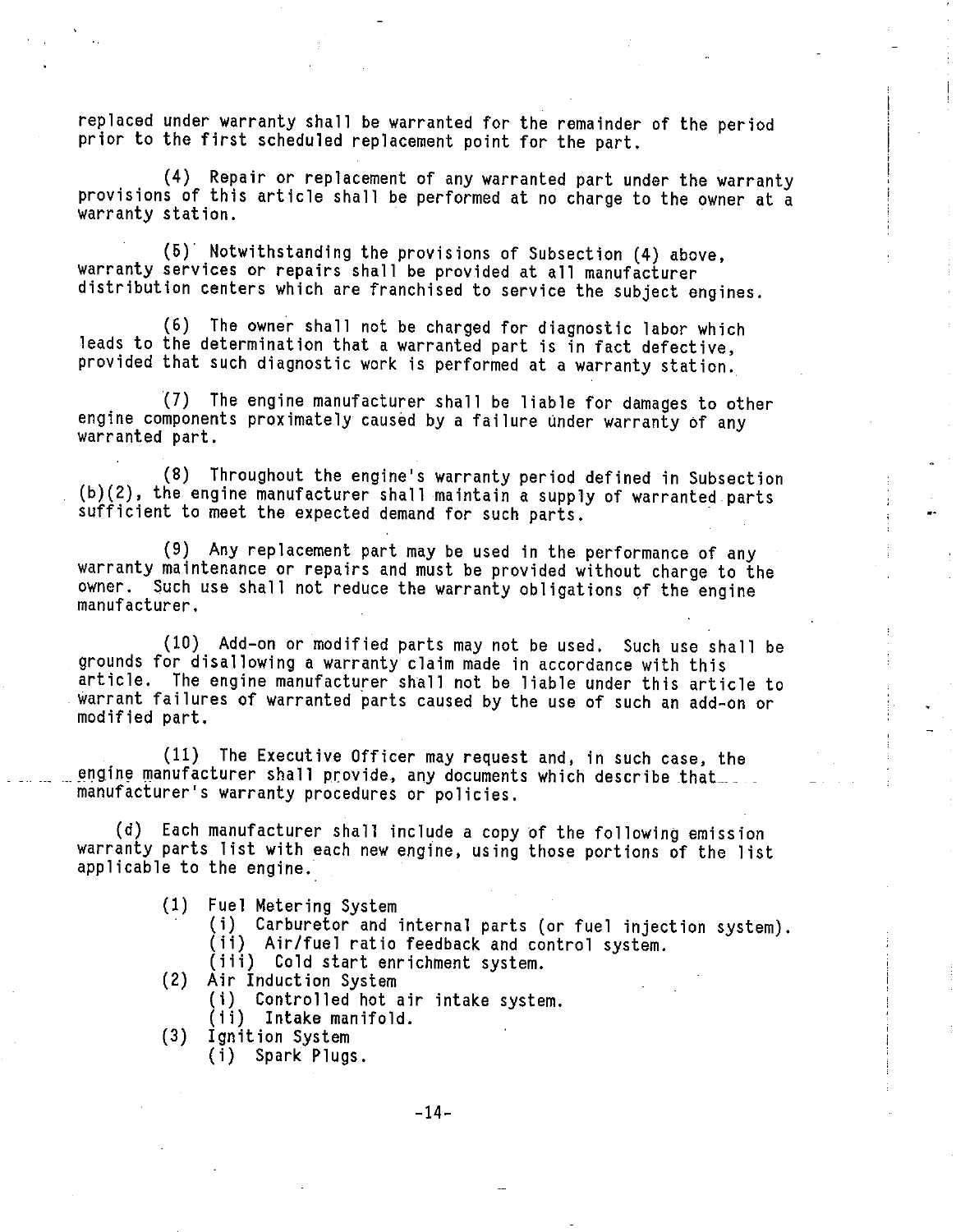- (ii) Magneto or electronic ignition system. (ifi) Spark advance/retard system. (4) Exhaust Gas Recirculation (EGR) System
	-
- 
- (1) EGR valve body, and carburetor spacer if applicable. (ii) EGR rate feedback and control system. (5) Air injection System
- - (i) Air pump or pulse valve.
	- (ii) Valves affecting distribution of flow. (iii) Distribution manifold.
	-
- (6) Catalyst or Thermal Reactor System
	- (1) Catalytic converter. (ii) Thermal reactor.
	-
	- (iii) Exhaust manifold.
- (7) Particulate Controls
	- Traps, filters, precipitators, and any other device used<br>to capture particulate emissions.
- (8) Miscellaneous items Used in Above Systems
	- Vacuum, temperature, and time sensitive valves and switches.<br>(ii) Electronic controls.
	-
	- (iii) Hoses, belts, connectors, and assemblies.

(e) Each manufacturer shall furnish with each new engine written instructions for the maintenance and use of the engine by the owner. The instructions shall be consistent with this article and applicable regulations in Article 2 of this subchapter.

(f) Each manufacturer shall submit the documents required by Subsection (d) with the manufacturer's preliminary application for engine certification for approval by the Executive Officer. Approval by the Executive Officer of the documents required by Subsection (d) shall be a condition of certification. The Executive Officer shall approve or disapprove the documents required by Subsection (d) within 90 days of the date such documents are received from the manufacturer. Any disapproval shall be accompanied by a statement of the reasons thereof. In the event of disapproval, the manufacturer may file for an adjudicating hearing pursuant to Title 17, California Code of Regulation Section 60040 et seq. to review the decision of the Executive Officer.

(g) In the application, each manufacturer shall include a statement in regards to the maintenance of the engine for clean air. The statement shall include, but not be limited to, information on carburetor adjustment, air filter care and replacement schedule, spark plug maintenance and inspection, proper fuel/oil ratio for low emissions, use of no lead fuel, proper fueling and fuel mixing, proper method of disposing of oil and oil containers, engine maintenance, and a maintenance schedule to ensure that the owner returns to a servicing center to check for deposits, debris build-up, etc.

NOTE: Authority cited: Sections 39600, and 39601, 43013 and 43018, Health and Safety Code. Reference: Sections  $43013<sub>7</sub>$  and  $43018$ . Health and Safety Code. Code. . . .. .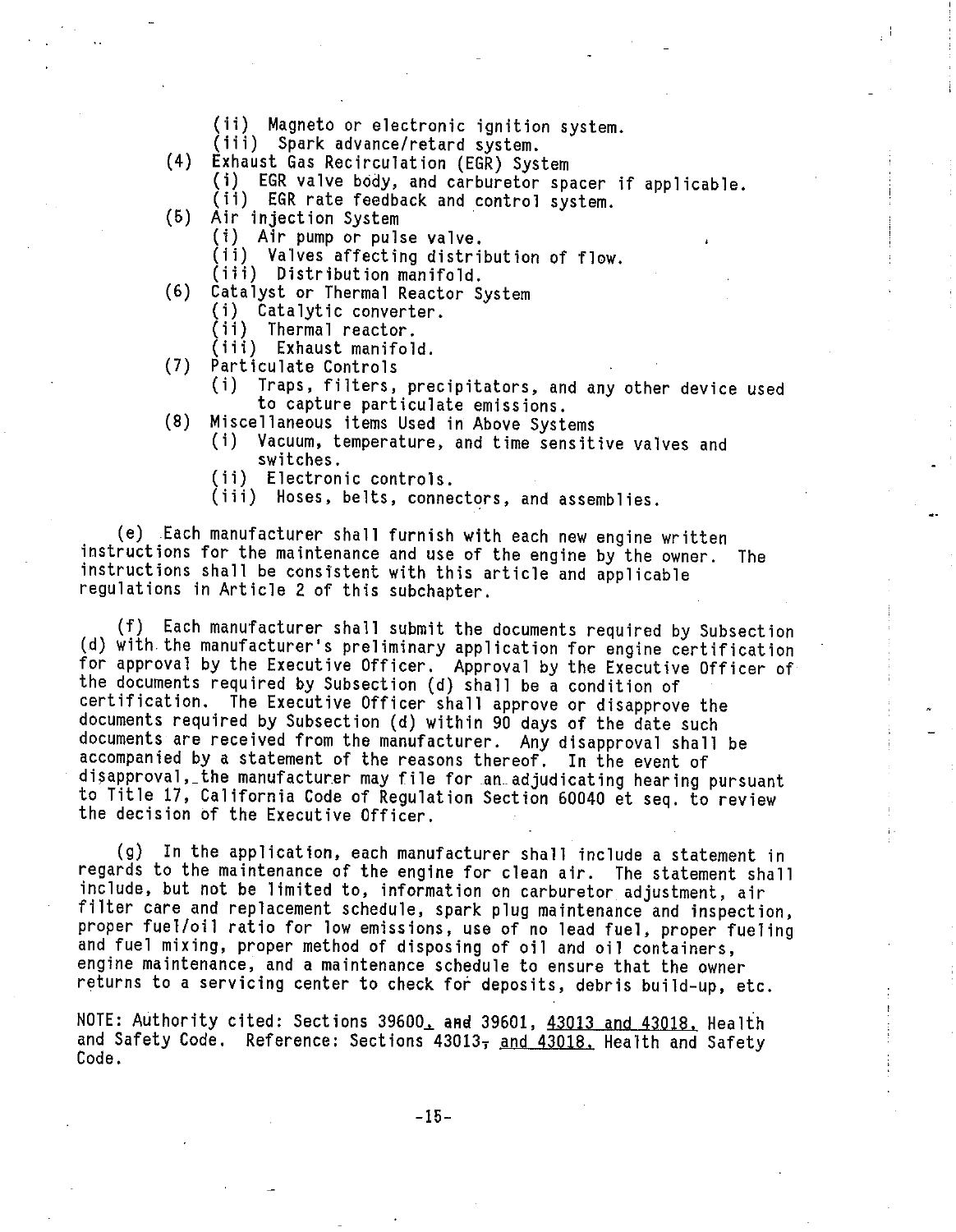## 2406. Emission Control System Warranty Statement.

(a) Each manufacturer shall furnish a copy of the following statement with each new 1994 1995 and later utility and lawn and garden equipment engine, using those portions of the statement applicable to the engine.

## CALIFORNIA EMISSION CONTROL WARRANTY STATEMENT

#### YOUR WARRANTY RIGHTS AND OBLIGATIONS

The California Air Resources Board (and manufacturer's name, optional) is pleased to explain the emission control system warranty on your (year) (utility or lawn and garden) equipment engine. In California, new utility and lawn and garden equipment engines must be designed, built and equipped to meet the State's stringent anti-smog standards. (Manufacturer's name) must warrant the emission control system on your (utility or lawn and garden) equipment engine for the periods of time listed below provided there has been no abuse, neglect or improper maintenance of your (utility or lawn and garden) equipment engine.

Your emission control system may include parts such as the carburetor or fuel-injection system, the ignition system, and catalytic converter. Also included may be hoses, belts, connectors and other emission-related assemblies.

Where a warrantable condition exists, (manufacturer's name) will repair your (utility or lawn and garden) equipment engine at no cost to you including diagnosis, parts and labor.

#### MANUFACTURER'S WARRANTY COVERAGE:

The 1994 1995 and later utility and lawn and garden equipment engines are warranted for two years. If any emission-related part on your engine is defective, the part will be repaired or replaced by (manufacturer's name).

#### OWNER'S WARRANTY RESPONSIBILITIES:

- As the (utility or lawn and garden) equipment engine owner, you are responsible for the performance of the required maintenance listed in your owner's manual. (manufacturer's name) recommends that you retain all receipts covering maintenance on your (utility or lawn and garden) equipment engine, but (manufacturer's name) cannot deny warranty solely for the lack of receipts or for your failure to ensure the performance of all scheduled maintenance.
- As the (utility or lawn and garden) equipment engine owner, you should however be aware that (manufacturer's name) may deny you warranty coverage if your (utility or lawn and

-16-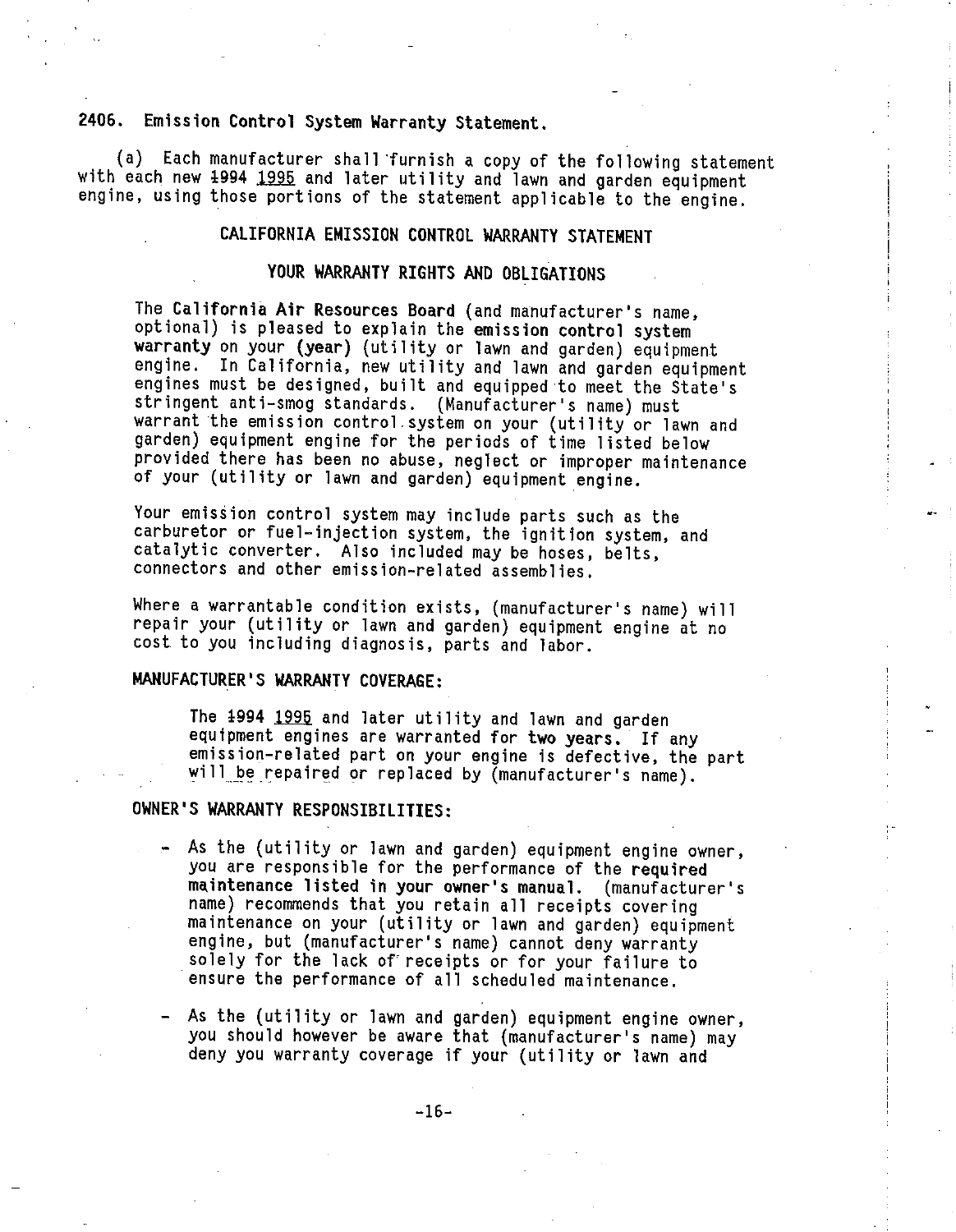garden) equipment engine or a part has failed due to abuse, neglect, improper maintenance or unapproved modifications.

You are responsible for presenting your (utility or lawn and garden) equipment engine to a (manufacturer's name) distribution center as soon as a problem exists. The warranty repairs should be completed in a reasonable amount of time, not to exceed 30 days.

If you have any questions regarding your warranty rights and responsibilities, you should contact (Insert chosen manufacturer's contact) at 1-XXX-XXXX.

(b) Commencing with the 1994 1995 calendar year, each manufacturer shall furnish with each new engine a warranty statement which generally describes the obligations and rights of the engine manufacturer and owner under this article. Engine manufacturers shall also include in the warranty statement a phone number the consumer may use to obtain their nearest franchised service center.

(c) Each manufacturer shall submit the documents required by Subsections (a) and (b) with the manufacturer's preliminary application for new engine certification for approval by the Executive Officer Executive Officer may reject or require modification of the documents t the extent the submitted documents do not satisfy the requirements of Subsections (a) and (b). Approval by the Executive Officer of the documents required by Subsections (a) and (b) shall be a condition of certification. The Executive Officer shall approve or disapprove the documents required by Subsections (a) and (b) within 90 days of the date such documents are received from the manufacturer. Any disapproval shall be accompanied by a statement of the reasons therefore. In the event of disapproval, the manufacturer may petition the Board to review the decision of the Executive Officer.

NOTE: Authority cited: Sections 39600, and 39601, 43013 and 43018. Health and Safety Code. Reference: Sections 43013, and 43018. Health and Safety Code.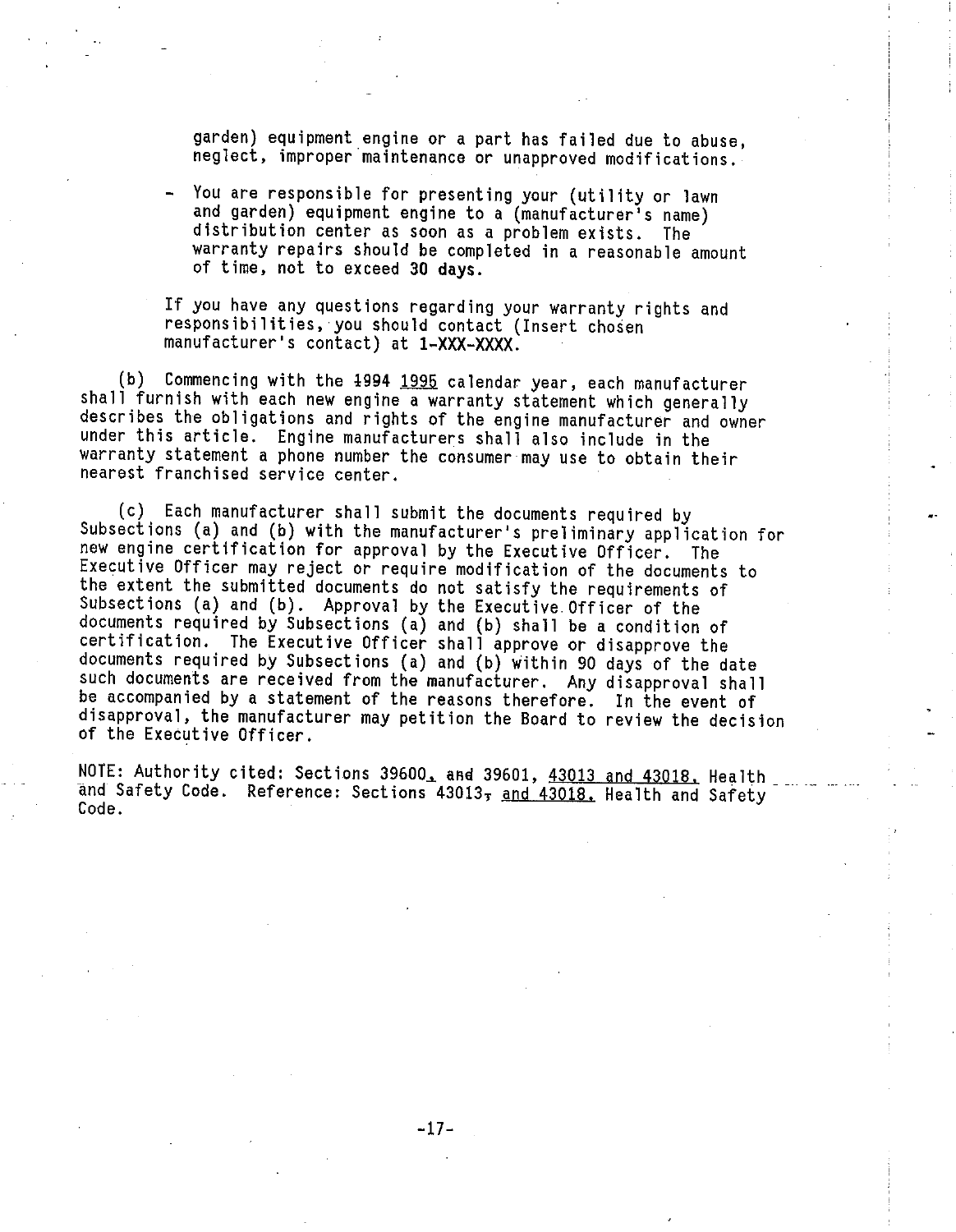#### Article 4. Enforcement of Off-Road Vehicles and Engines Emission Standards

2407. New Engine Compliance and Quality-Audit Testing - New Utility and Lawn and Garden Equipment Engine Selection, Evaluation, and Enforcement Action.

(a) Compliance Test Procedures.

(1) The Executive Officer may, with respect to any new engine family or subgroup being sold, offered for sale, or manufactured for sale in California, order an engine manufacturer to make available for compliance testing and/or inspection a reasonable number of engines, and may direct that the engines be delivered to the state board at the Haagen-Smit Laboratory, 9528 Telstar Avenue, El Monte, California or where specified by the Executive Officer. The Executive Officer may also, with respect to any new engine family or subgroup being sold, offered for sale, or manufactured for sale in California, have a manufacturer compliance test and/or inspect a reasonable number of engines at the manufacturer's facility under the supervision of an ARB Enforcement Officer. Engines shall be selected at random from sources specified by the Executive Officer according to a method approved by him/her, which insofar as practical shall exclude engines which would result in an unreasonable disruption of the manufacturer's distribution system.

A subgroup may be selected for compliance testing only if the Executive Officer has reason to believe that the emissions characteristics of that subgroup are substantially in excess of the emissions of the engine family as a whole.

(2) For all 1994 1995 and subsequent utility and lawn and garden equipment engines selected for compliance testing, the selection and testing of engines and the evaluation of data shall be made in accordance with the procedures set forth herein.

(3) These procedures are applicable, commencing with the 1994 1995 calendar year, to any engine family or any subgroup within an engine family selected for compliance testing pursuant to this section.

(4) All testing shall be conducted in accordance with the applicable calendar year certification emission test procedures. Break- in before testing may be performed on test engines to the same extent it is performed on assembly-line quality audit testing engines (See subsection (b)). No break-in or modifications, adjustments, or special preparation or maintenance will be allowed on engines chosen for compliance testing without the written consent of the Executive Officer.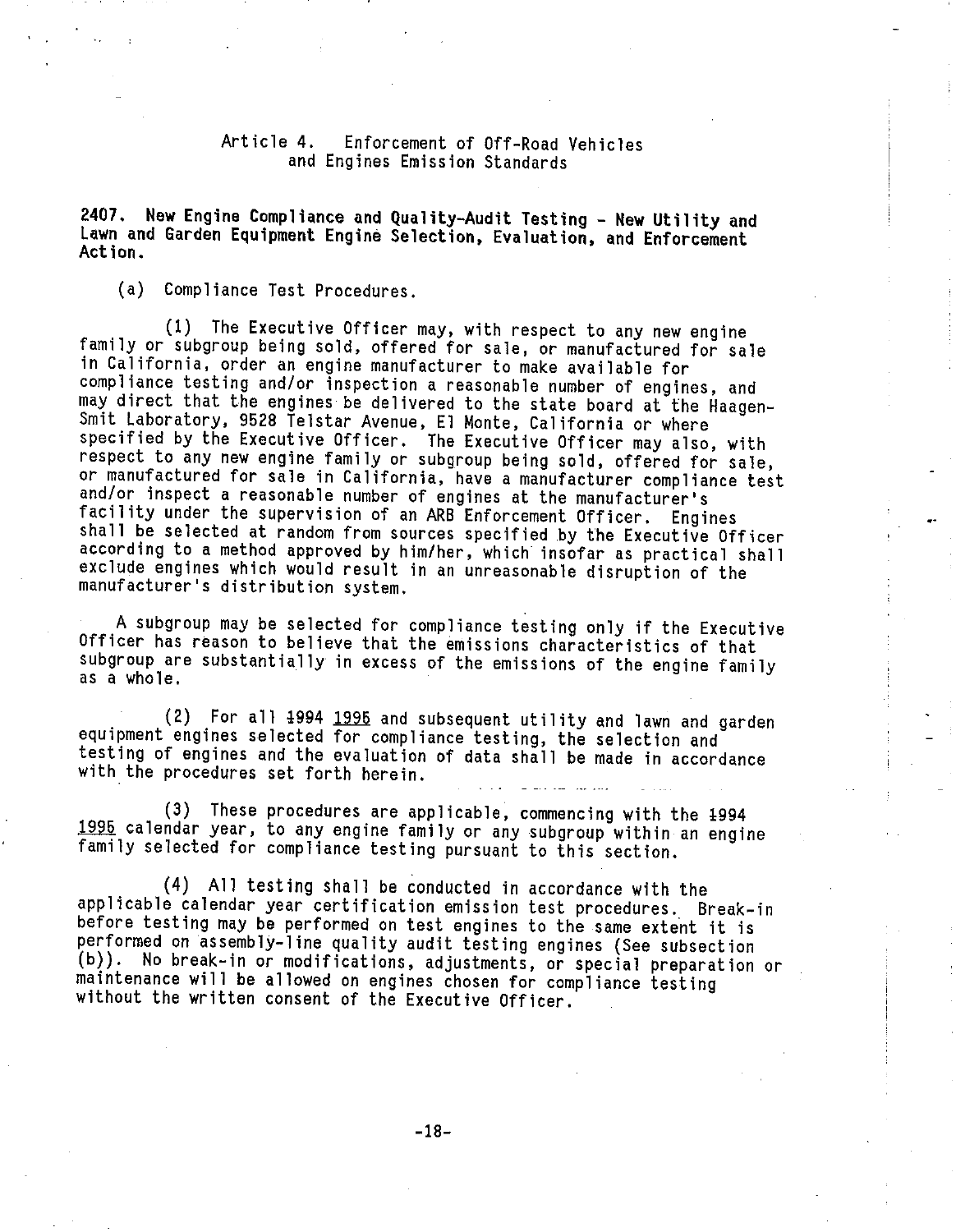Such consent shall not be unreasonably withheld where such adjustment or alteration is required to render the engine testable and reasonably operative.

5) If the manufacturer elects to specify a different break-in or adjustments, they will be performed by the manufacturer under the supervision of ARB personnel.

(6) Correction of damage or maladjustment which may reasonably be found to have resulted from shipment of the engine is permitted only after test of the engine, except where 100 percent of the manufacturer's production is given that inspection or maintenance by the manufacturer's own personnel. The manufacturer may request that the engine be repaired from shipping damage, and be retested. If the Executive Officer concurs, the engine may be retested, and the original test results may be replaced by the after-repair test results.

(7) Engines shall be randomly chosen from the selected engine family or subgroup. Each chosen engine shall be tested according to the California Exhaust Emission Standards and Test Procedures for 1994 1995 and Later Utility and Lawn and Garden Equipment Engines" ("Emission Standards and Test Procedures"), adopted March 20, 1992, and amended April 8. 1993, to determine its emissions. Unique specialty hardware and personnel normally necessary to prepare the engine for the performance of the test as set forth in the Procedures shall be supplied by the manufacturer within seven days after request. Failure to supply this unique specialty hardware or personnel may not be used by the manufacturer as a cause for invalidation of the subsequent tests.

(8) Engines shall be tested in groups of five until a "Pass" or Fail" decision is reached for each pollutant independently for the engine family or subgroup in accordance with the following table: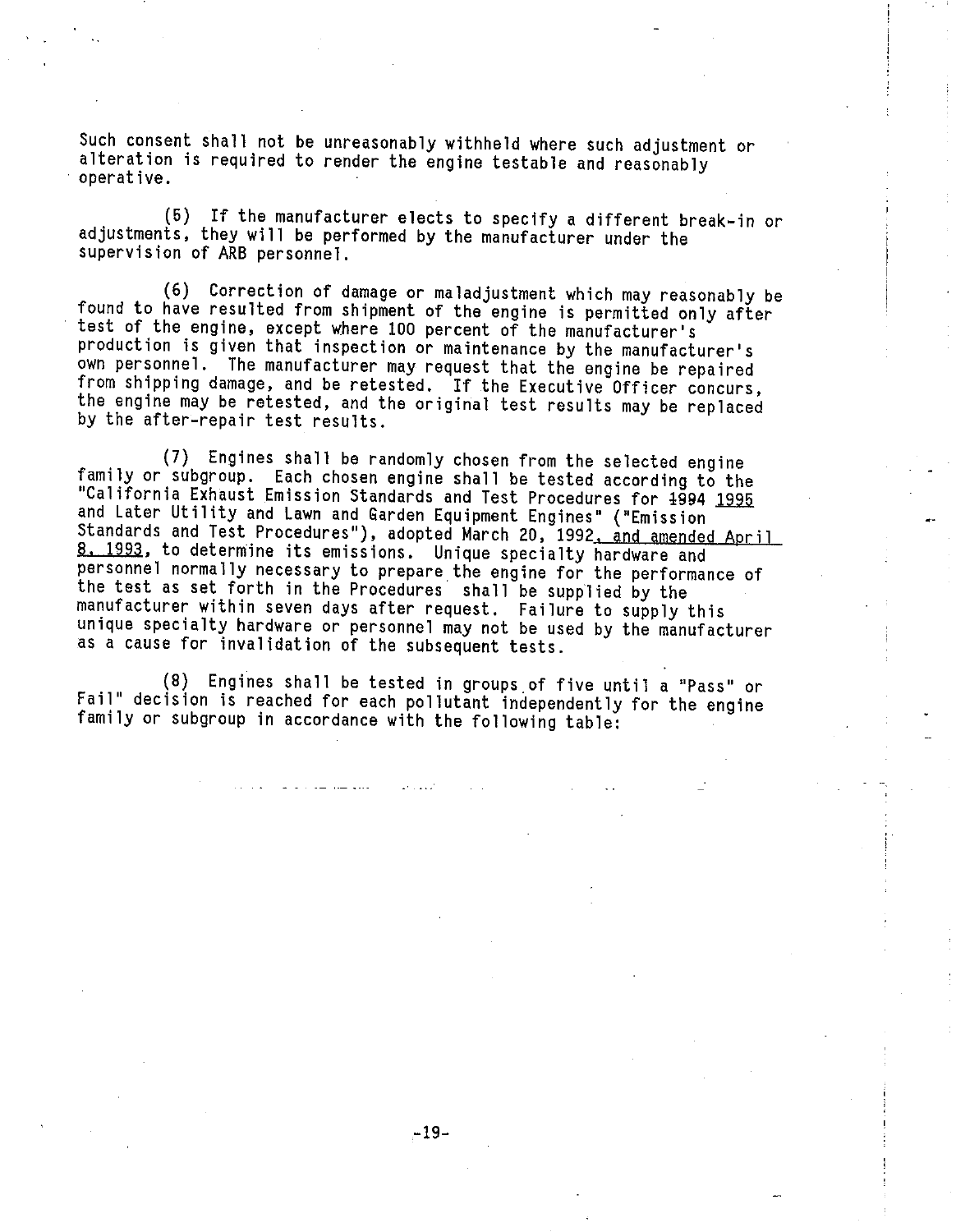| Number of<br>Engines Tested | Decide "Fail"<br>If "U" is greater<br>than or equal to | Decide "Pass"<br>If "U" is less than<br><u>or equal to se</u> |
|-----------------------------|--------------------------------------------------------|---------------------------------------------------------------|
| 5                           | 2.18                                                   | $-0.13$                                                       |
| 10                          | 2.11                                                   | 0.51                                                          |
| 15                          | 2.18                                                   | 0.88                                                          |
| 20                          | 2.29                                                   | 1.16                                                          |

where:

$$
U = \frac{\sum_{i=1}^{n} (x_i - \mu_0)}{\sum_{i=1}^{n} (x_i - \mu_0)^2}
$$

$$
i = 1
$$

 $x_{j,i}$  = the projected emissions of one pollutant for the ith engine tested.

 $\mu_0$  = the applicable calendar year emission standard for that pollutant.

n = the number of engines tested.

(9) The Executive Officer shall find that a group of engines has failed the compliance testing pursuant to the above table if he or she finds that the average emissions of the engines within the selected engine family or subgroup exceed the applicable calendar year new engine emission standard for at least one pollutant.

(10) If no decision can be reached after 20 engines have been tested, the Executive Officer shall not make a "Fail" decision for the selected engine family or subgroup on the basis of these 20 tests alone. Under these circumstances the Executive Officer shall elect to test 10 additional engines. If the average emissions from the 30 engines tested exceed any one of the exhaust emission standards for which a "Pass" decision has not been previously made, the Executive Officer shall render a "Fail" decision.

(11) If the Executive Officer determines, in accordance with the procedures set forth in subsection (a) that an engine family, or any subgroup within an engine family exceeds the emission standards for one or more pollutants, the manufacturer shall be subject to being enjoined from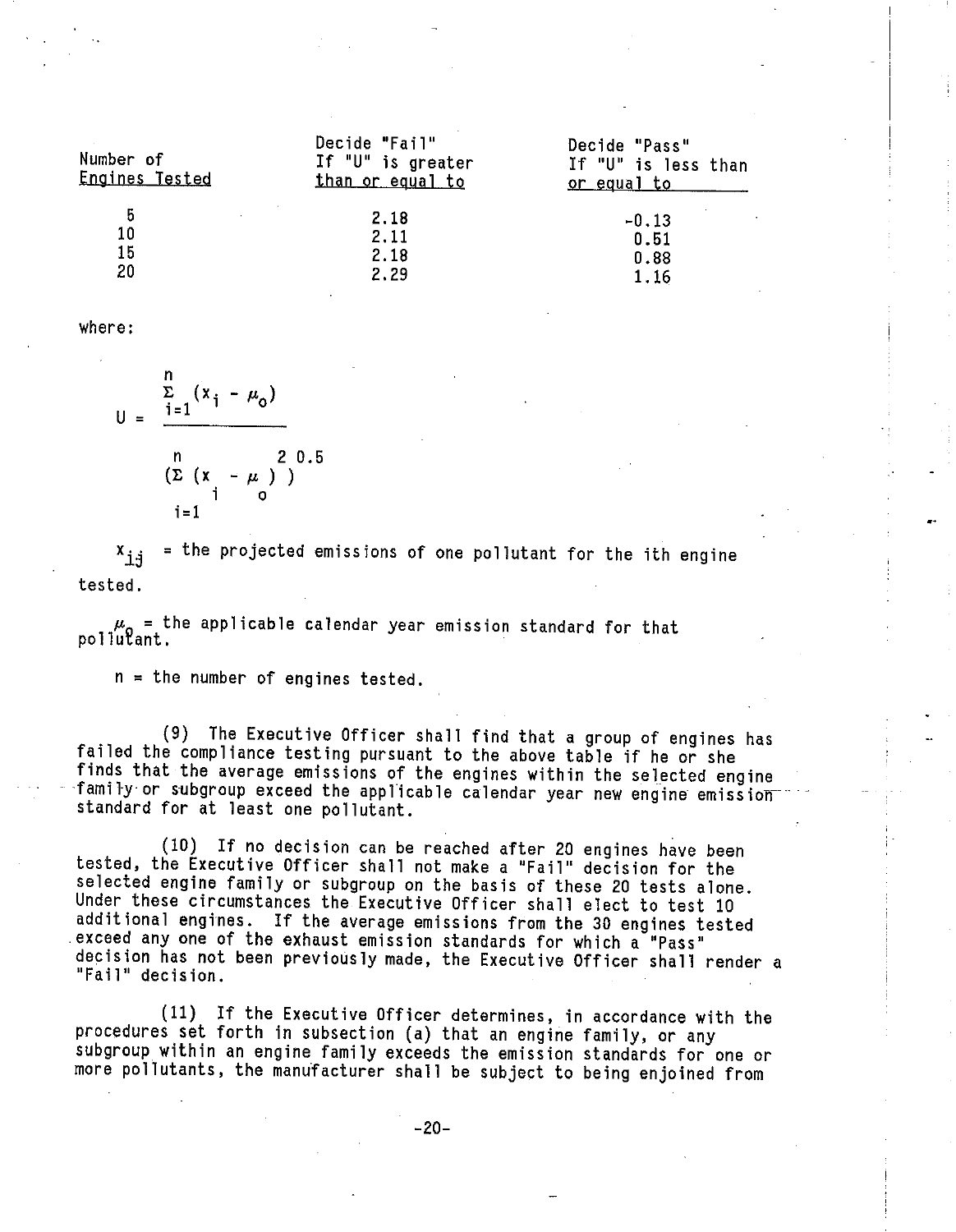any further sales of such products in the State of California pursuant to Section 43017 of the Health and Safety Code. Prior to seeking to enjoin a manufacturer, the Executive Officer shall consider quality audit test results, if any, and any additional test data or other information provided by the manufacturers.

(12) Engines selected for inspection shall be checked to verify the presence of those emissions-related components specified in the manufacturer's application for certification, and for the accuracy of any adjustments, part numbers and labels specified in that application. If any engine selected for inspection fails to conform to any applicable law in Part 5 (commencing with Section 43000) of Division 26 of the Health and Safety Code, or any regulation adopted by the state board pursuant thereto, other than an emissions standard applied to new engines to determine "certification" as specified in Chapter 9, the Executive Officer shall notify the manufacturer and may seek to enjoin the manufacturer from any further sales of such products in the State of California pursuant to Section 43017 of the Health and Safety Code. Prior to seeking to enjoin a manufacturer, the Executive Officer shall consider any information provided by the manufacturer.

(b) Quality-Audit Test Procedures

(1) Beginning with the engines produced in the 1995 1996 calendar year, utility and lawn and garden equipment engines certified for sale in California, shall be subject to the Quality-Audit requirements specified herein. Each manufacturer shall use the quality-audit test procedures as specified herein unless it can satisfactorily provide an alternate method which shows an equivalent assurance of compliance. The purpose of providing alternate sampling, testing methods, and procedures is to help reduce sample size and testing costs, while providing a reasonable assurance that production engines comply with the applicable emission standards. Prior to production, the manufacturer shall submit to the Executive Officer the method of quality-audit testing for approval.

(2) These procedures specify the quality-audit test procedures in conjunction with the Emission Standards and Test Procedures, adopted March 20, 1992. and amended April 8. 1993. An engine is in compliance with these quality-audit standards and test procedures only when all portions of these quality-audit test procedures and specified requirements from the Emission Standards and Test Procedures are fulfilled.

(3) Air Resources Board (ARB) personnel and mobile laboratories shall have access to engine or equipment assembly plants, distribution facilities, and test facilities for the purpose of engine selection,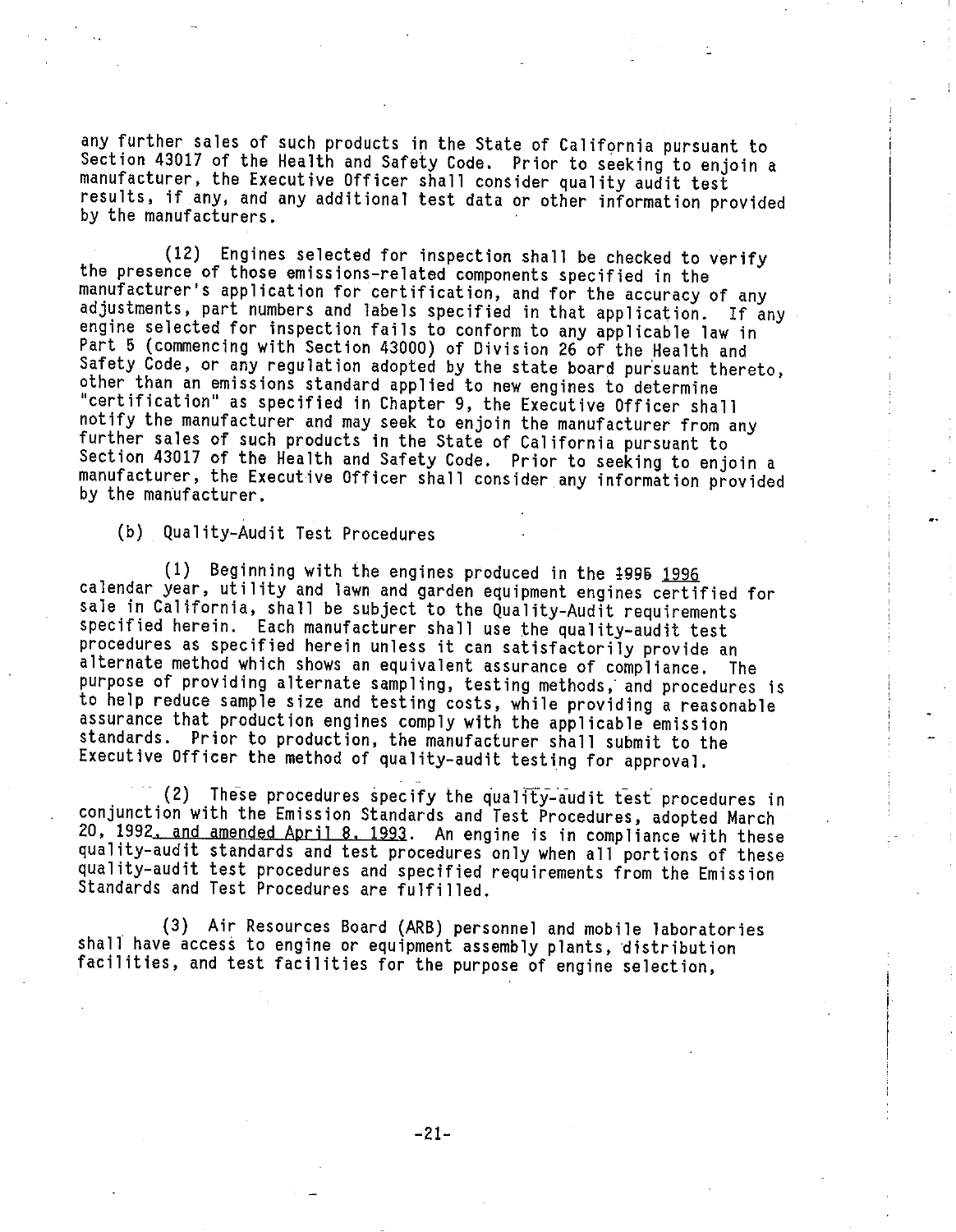testing, and observation. Scheduling of access shall be arranged with the designated manufacturer's representative and shall not unreasonably disturb normal operations (See section 31 of the Emission Standards and Test Procedures) .

Engine Sample Selection

(A) The engine manufacturer shall randomly select one percent of the engines from each engine family for quality-audit testing. The engines shall be representative of the manufacturer's California sales. Each selected engine for quality-audit testing must pass the inspection test, by being equipped with the appropriate emission control systems certified by the ARB. The procedure for randomly selecting engines or units of equipment must be submitted to the Chief, Mobile Source Division, 9528 Telstar Avenue, El Monte, CA, 91731, prior to the start of production for the 1996 1996 calendar year.

(B) If a manufacturer cannot provide actual California sales data, it shall provide its total production and an estimate of California sales. The manufacturer shall also provide supporting material for its estimate.

(C) The Executive Officer may, upon notice to the manufacturer, require the sample rate to be increased to a maximum of ten percent of production (not to exceed 30 additional engines or units of equipment) of the calendar quarterly production of any engine family.

(5) Engine Preparation and Preconditioning

(A) No emissions tests may be performed on an engine or equipment prior to the first quality-audit test.

(B) The engine or unit of equipment shall be tested after the manufacturer's recommended break-in period. . The manufacturer shall submit to the Executive Officer the schedule for hours of use accumulation or engine run-in and any changes to the schedule with each quarterly report. This schedule must be adhered to for all quality-audit testing within an engine family and subgroup or engine family and assembly plant as appropriate.

(C) If an engine or unit of equipment is shipped to a remote facility for quality-audit testing, and adjustment or repair is necessary because of such shipment, the manufacturer shall perform the necessary adjustments or repairs only after the initial test of the engine or equipment. Manufacturers shall report to the Executive Officer in the quarterly report, all adjustments or repairs performed on engines or equipment prior to each test. In the event a retest is performed, application may be made to the Executive Officer, within ten days of the production quarter, for permission to substitute the after-repair test results for the original test results. The Executive Officer will either affirm or deny the application when requested by the manufacturer within ten working days from receipt of the request.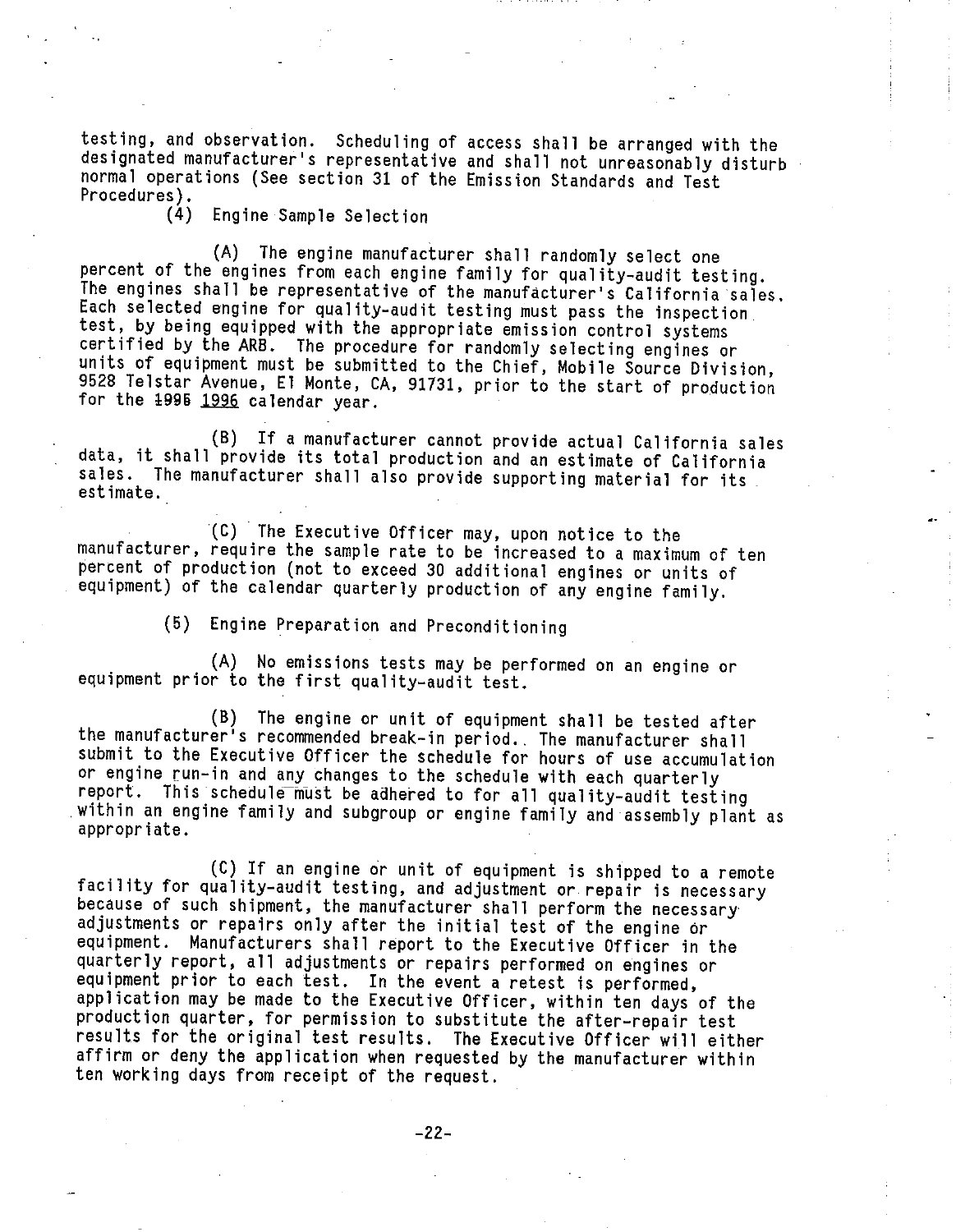(D) If a manufacturer determines that the emission test results of an engine or unit of equipment are invalid, the engine or equipment must be retested. Emission results from all tests shall be reported. The manufacturer shall include a detailed report on the reasons for each invalidated test in the quarterly report.

(6) Standards and Test Procedures. The emission standards and the exhaust sampling and analytical procedures shall be those described in the Emission Standards and Test Procedures, which shall be applicable to engines or equipment tested for exhaust emissions only.

(7) Quality-Audit Engine Selection Criteria

(A) Engines or equipment shall be randomly selected at a rate of 1.0 percent of engine family production at the beginning of production. When test results of the first 10 engines or units of equipment have been accumulated, an evaluation as indicated below shall be made .

(B) Calculate the family mean and standard deviation of each pollutant (HC, CO, NOx and PM, if applicable). Identify engines or units of equipment which have emission levels greater than three standard deviations above the mean. Eliminate these emission data points and recalculate the mean and standard deviation. Continue the calculation until there are no values greater than three standard deviations above the mean. Count the number of these data points greater than the standard (outliers) . If the number of outliers is equal to or less than the allowable number in Table 1 for each pollutant, the engine family is eligible to continue to a second evaluation, shown in paragraph (C) below. Otherwise, sampling must continue at a rate of 1.0 percent of production for the rest of the month.

(C) If the allowable outlier criterion is met, the family mean standard deviation, and sample size determined for each contaminant before excluding any outliers, are substituted in the following expression:

# $(emission standard - mean)$   $(N)$  (standard deviation)

(D) If the expression is greater than C in Table 2 below, and the manufacturer reasonably estimates that the quarterly engine family production will exceed 5,000 engines or units of equipment, the sampling rate for the remaining portion of the calendar month following the date of selection of the last of the 10 engines or equipment shall be 10 per month, applied on a prorated basis. If the expression is greater than C in Table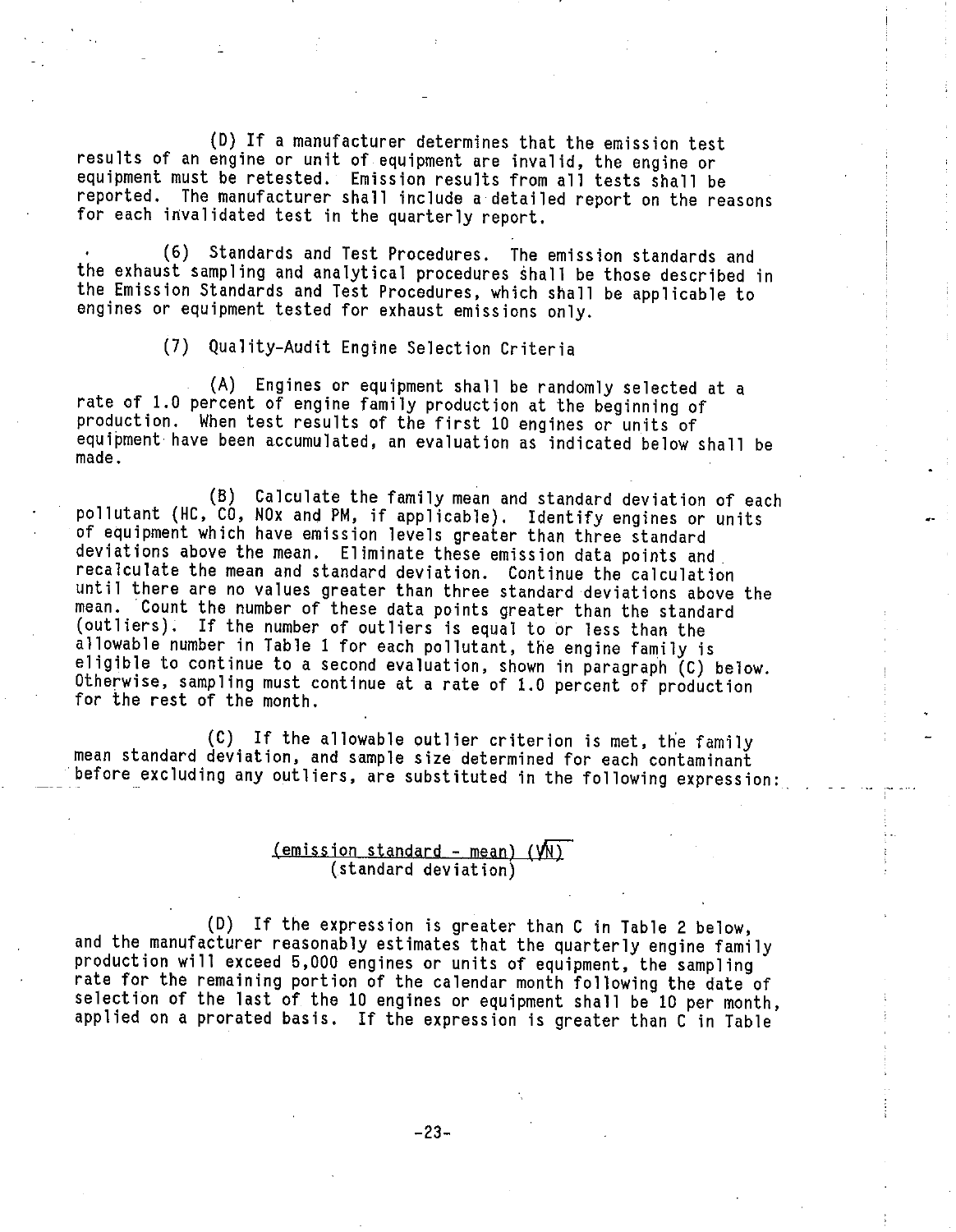2 below, and the manufacturer reasonably estimates that the quarterly engine family production will be 5,000 engines or units of equipment or less, the sampling rate for the remaining portion of the calendar month following the date of selection of the last of the 10 engines or equipment shall be 5 per month, applied on a prorated basis. If the expression is equal to or less than C in Table 2, the sampling rate shall continue to be<br>1.0 percent of production for the remaining portion of the month in which selection of the 10 engines or equipment is completed. The value of C is a function of the coefficient of variation (standard deviation/mean). The coefficient of variation and "C" shall be rounded to the number of decimal places shown in Table 2.

#### Table 1

| <u>Sample Size</u> | Allowable Outliers | <u>Sample Size</u> | Allowable Outliers |  |
|--------------------|--------------------|--------------------|--------------------|--|
| $1 - 32$           |                    | 430-478            | 11                 |  |
| $33 - 68$          |                    | 479-528            | 12                 |  |
| 69-107             |                    | 529-578            | 13                 |  |
| 108-149            | 4                  | 579-629            | 14                 |  |
| 150-193            | 5                  | 630-680            | 15                 |  |
| 194-238            | 6                  | 681-731            | 16                 |  |
| 239-285            |                    | 732-783            |                    |  |
| $286 - 332$        | 8                  | 784-835            | 18                 |  |
| $333 - 380$        | 9                  | 836-887            | 19                 |  |
| 381-429            | 10                 | 888-939            | 20                 |  |

Table 2

| Coefficient  |     |
|--------------|-----|
| of Variation |     |
| 0.1          | 0.5 |
| 0.2          | 1.2 |
| 0.3          | 1.8 |
| 0.4          | 2.5 |
| 0.5          | 3.1 |
| 0.6          | 3.8 |
| 0.7          | 4.4 |
| 0.8          | 5.1 |
| 0.9          | 5.7 |

(E) For each remaining calendar month in the quarter, both mathematical procedures set forth in paragraphs b and c shall be repeated at the end of the preceding month, using all of the test data accumulated in the quarter. The sampling rate for each remaining calendar month shall be 10 engines or units of equipment per month, or 1.0 percent of the production as determined under the standards in paragraph (C).

-24-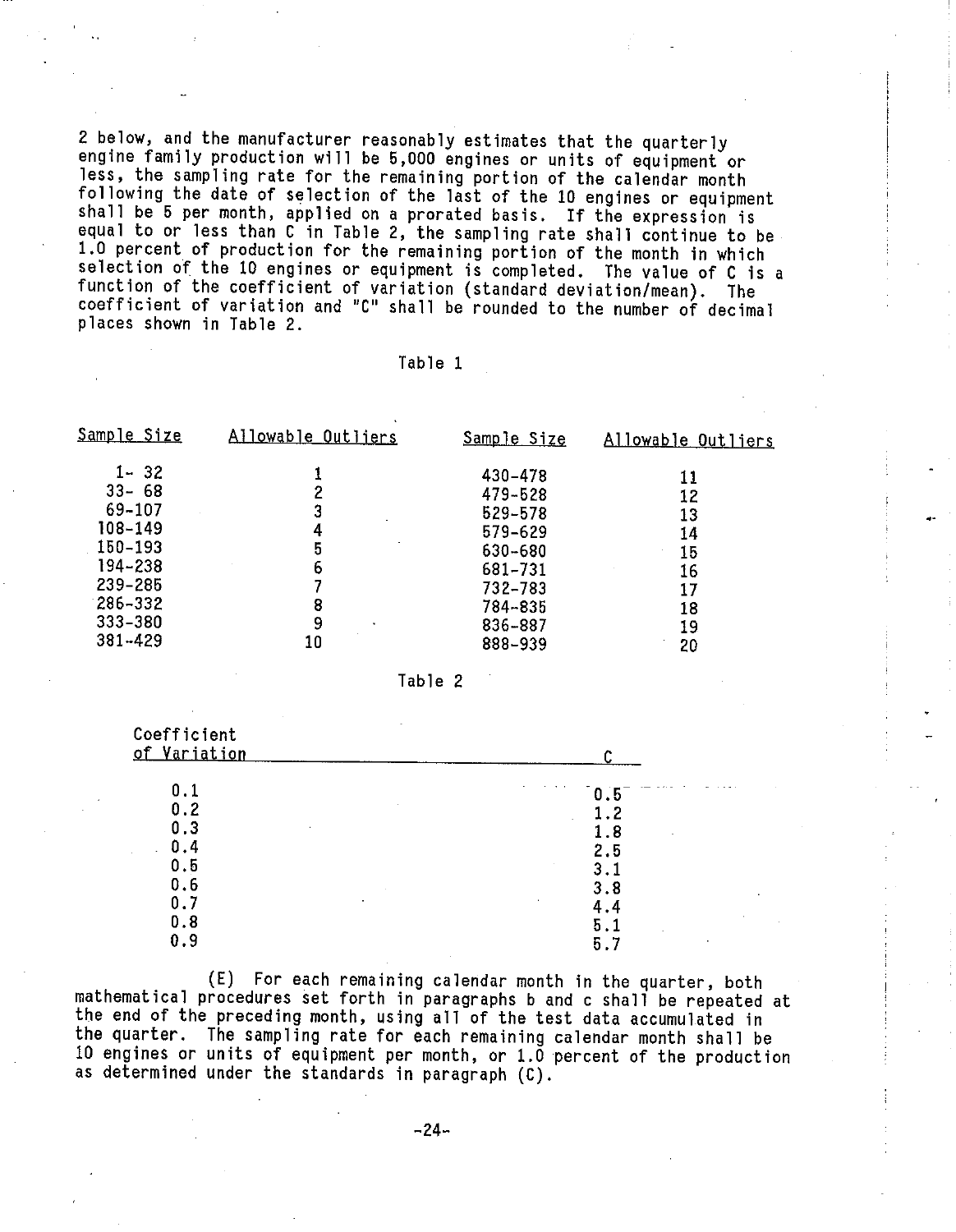(F) At the end of the quarter, all of the data accumulated during the quarter are evaluated, and the compliance of the engine family with the emission standards is determined.

(G) For each subsequent quarter, the preceding sample selection method shall be followed. The sample rate determination for the first month of each subsequent quarter shall be based on the accumulated data from the previous quarter. The sample rate for the succeeding months of the quarter shall be determined as previously set forth.

(H) If the start of production does not coincide with the first of a quarter, the sequence for sample rate determination shall be followed, but references to remaining calendar months may not be appropriate.

(I) Where a manufacturer has sampled engines or equipment at a rate of 5 per month following a reasonable estimate that the quarterly engine family production will be 5,000 engines or units of equipment or less, and subsequently determines, or reasonably should determine based on information available to the manufacturer, that the quarterly engine family production will exceed 5,000 engines or units of equipment, the manufacturer shall increase the sampling rate for the quarter such that the requirements of paragraph (C) applicable to families reasonably estimated to exceed a quarterly production of 5,000 engines or units of equipment are satisfied.

(8) REPORTS

(A) . Each engine or equipment manufacturer shall submit a report to the ARB within 45 calendar days of the end of each calendar quarter and of the calendar year. Each engine or equipment manufacturer shall review the test results of the first 10 test engines or equipment of each engine family, from each calendar quarter of production or from the start of production. It shall also review the quarter's cumulative test results of each engine family at the end of each month. If 10 or more engines or units of equipment have been tested, the manufacturer shall notify the Chief of the Mobile Source Division, in writing within ten working days whenever an engine family exceeds an emission standard.

(B) The quarterly report shall include the following:

(i) The total production and sample size for each engine family.

(ii) A description of each test engine or equipment<br>(i.e., date of test, engine family, engine size, engine or equipment identification number, fuel system, dynamometer power absorber setting in horsepower, engine code or calibration number, and test location).

(iii) The exhaust emission data for PM, CO, NOx and HC for each test engine or equipment. The data reported shall be rounded to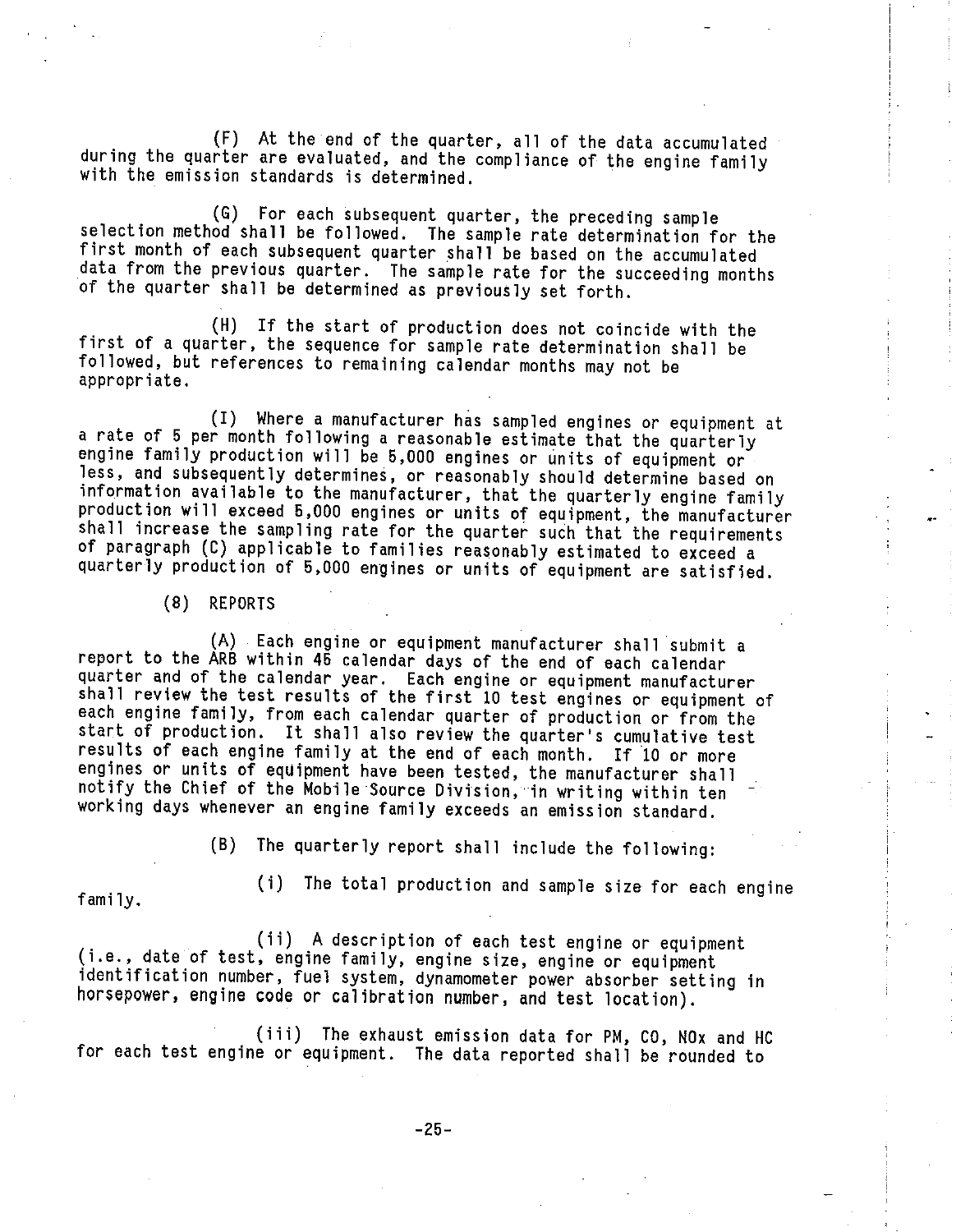one significant figure beyond the number of significant figures in the applicable standard as follows for all engines or equipment:

> TU UU NOX PM  $\overline{XX}$  .  $\overline{XX}$  .  $\overline{XX}$  .  $\overline{XX}$  .  $\overline{XX}$

(iv) The retest emissions data, as described in paragraph (iii) above for any engine or unit of equipment failing the initial test, and description of the corrective measures taken, including specific components replaced or adjusted.

(v) A statistical analysis of the quality-audit test results for each engine family stating:

1. Number of engines or units of equipment tested.

2. Average emissions and standard deviations of the sample for HC, CO, NOx and PM.

(vi) Every aborted test data and reason for the aborted test.

(vii) The final report shall include the date of the end of the manufacturer's calendar year for each engine family.

(viii) If the engine or equipment from different calendar years are produced in any production quarter, separate reports shall be submitted for each calendar year.

(9) When a specified percentage of assembly-line engines exceed an emission standard of or when data submitted by the manufacturer indicates that assembly-line quality-audit testing is being improperly performed, the manufacturer shall be subject to being enjoined from any further sales of such products in the State of California pursuant to Section 43017 of the Health and Safety Code. Prior to seeking to enjoin a manufacturer, the Executive Officer shall consider any information provided by the manufacturer.

NOTE: Authority cited: Sections 39600, and 39601, 43013 and 43018. Health and Safety Code. Reference: Sections 43013, 43017, and 43018, Health and Safety Code.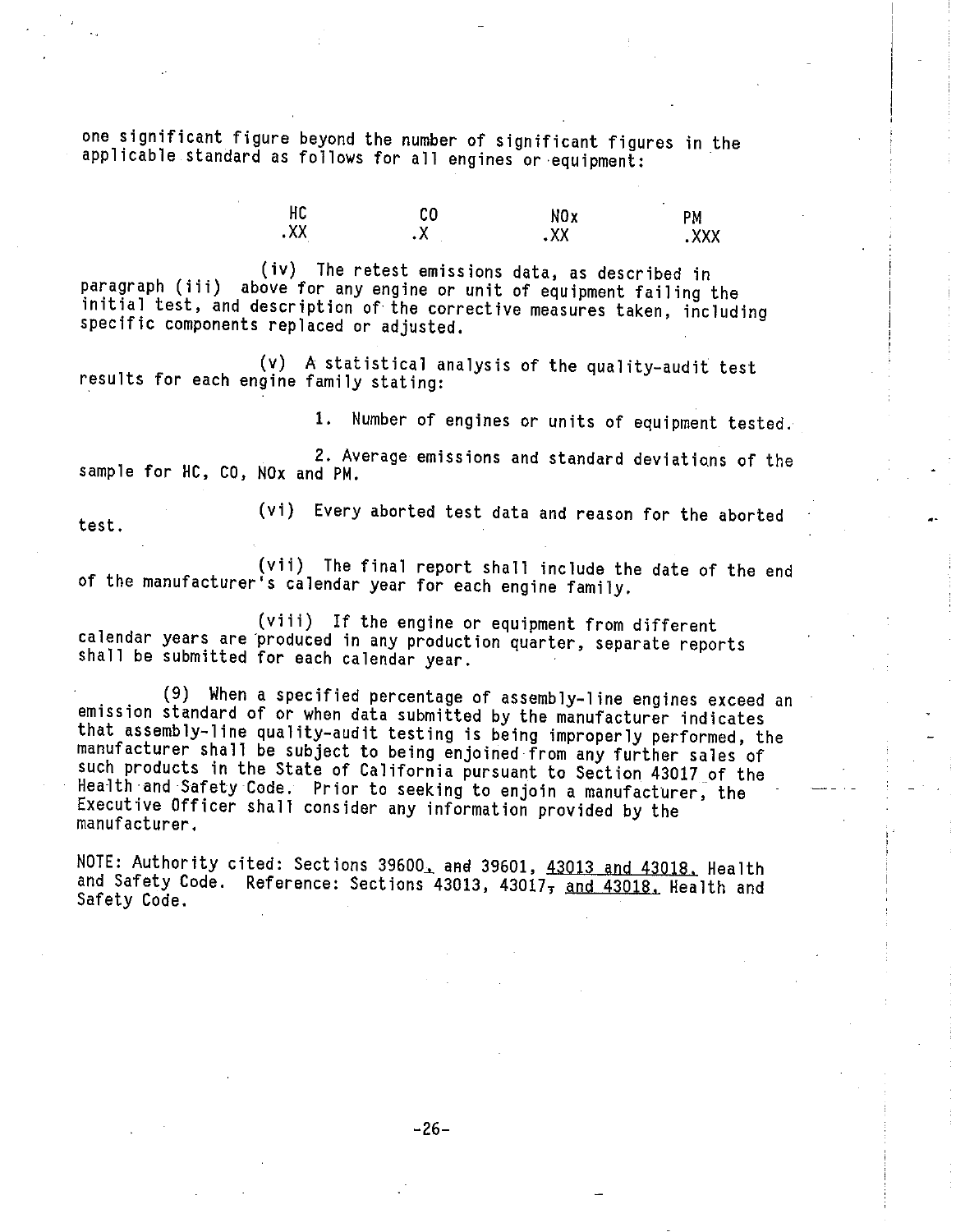## State of California AIR RESOURCES BOARD

## CALIFORNIA EXHAUST EMISSION STANDARDS AND TEST PROCEDURES FOR 1994 1995 AND LATER UTILITY AND LAWN AND GARDEN EQUIPMENT ENGINES

Adopted: March 20, 1992 Amended: April 8. 1993

Note: This document is printed in a style to indicate changes from the existing provisions. All existing langu indicated by plain type. All additions and del to language therein are indicated by underline and strikeout, respectively. Only those sections of the Test Procedure (2, 4, 8, and 9) that have been modified by the instant rulemaking have been included herewith.

- ..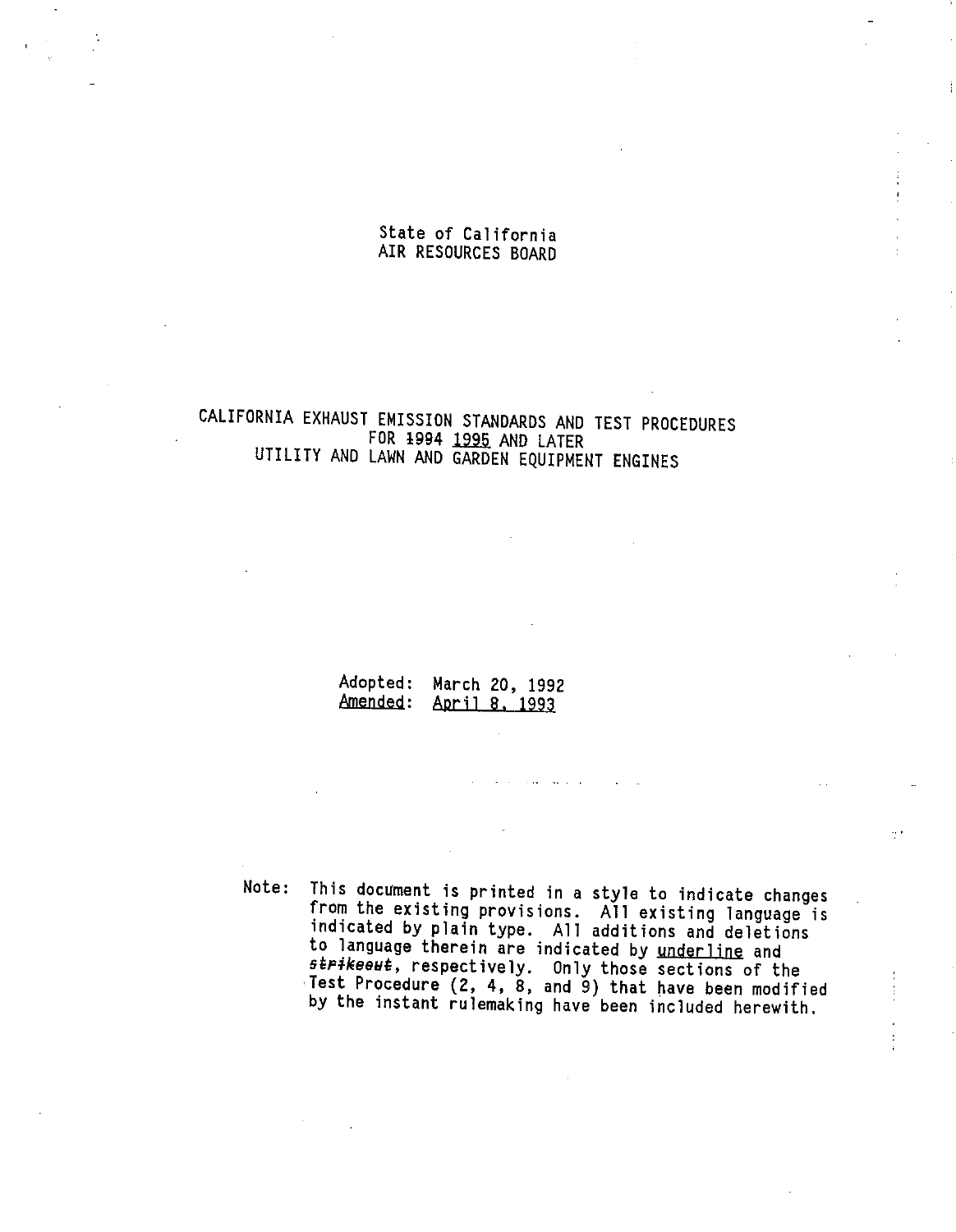## TABLE OF CONTENTS

## Section Page

| Ι.                                 | Emission Regulations for 1994 1995 and Later New Utility and Lawn and<br>Garden Equipment Engines, General Provisions                                                                                                            |  |
|------------------------------------|----------------------------------------------------------------------------------------------------------------------------------------------------------------------------------------------------------------------------------|--|
| 1<br>$\overline{c}$<br>3<br>4<br>5 | 4<br>4<br>6<br>$\overline{7}$                                                                                                                                                                                                    |  |
| 6                                  | General Standards; Increase In Emissions;<br>7<br>Defeat Devices, Prohibition<br>7                                                                                                                                               |  |
| $\overline{7}$<br>8<br>9           | 8<br>8                                                                                                                                                                                                                           |  |
| 10                                 | Exhaust Emission Standards for 1994 1995 and Later Utility<br>and Lawn and Garden Engines<br>8<br>Maintenance and Warranty Instructions<br>9                                                                                     |  |
| 11<br>12<br>13                     | 9<br>Submission of Engine Identification Number<br>10                                                                                                                                                                            |  |
| 14<br>15                           | 10<br>10<br>Approval of Application for Certification<br>11                                                                                                                                                                      |  |
| 16                                 | Engine Displacement of Utility and Lawn and Garden<br>12                                                                                                                                                                         |  |
| 17<br>18<br>19                     | 12<br>Test Fleet $\ldots \ldots \ldots \ldots \ldots \ldots \ldots \ldots \ldots$<br>12<br>Executive Officer's Fleet                                                                                                             |  |
| 20<br>21                           | 13<br>Test Procedures, General Requirements<br>13<br>13                                                                                                                                                                          |  |
| 22<br>23<br>24                     | Scheduled Maintenance; Test Engines<br>14<br>Unscheduled Maintenance; Test Engines<br>15                                                                                                                                         |  |
| 25<br>26                           | Engine Failure (Albert Research Albert Research Albert Research Albert Research Albert Research Albert Research<br>16<br>16<br>Testing by the Executive Officers and $\cdots$ is $\cdots$ if $\cdots$ is a set of $\cdots$<br>16 |  |
| 27<br>28<br>29                     | 16<br>17<br>Alternative Procedure For Notification of                                                                                                                                                                            |  |
| 30                                 | Maintenance of Records 19                                                                                                                                                                                                        |  |
| 31<br>32<br>33                     |                                                                                                                                                                                                                                  |  |

-2-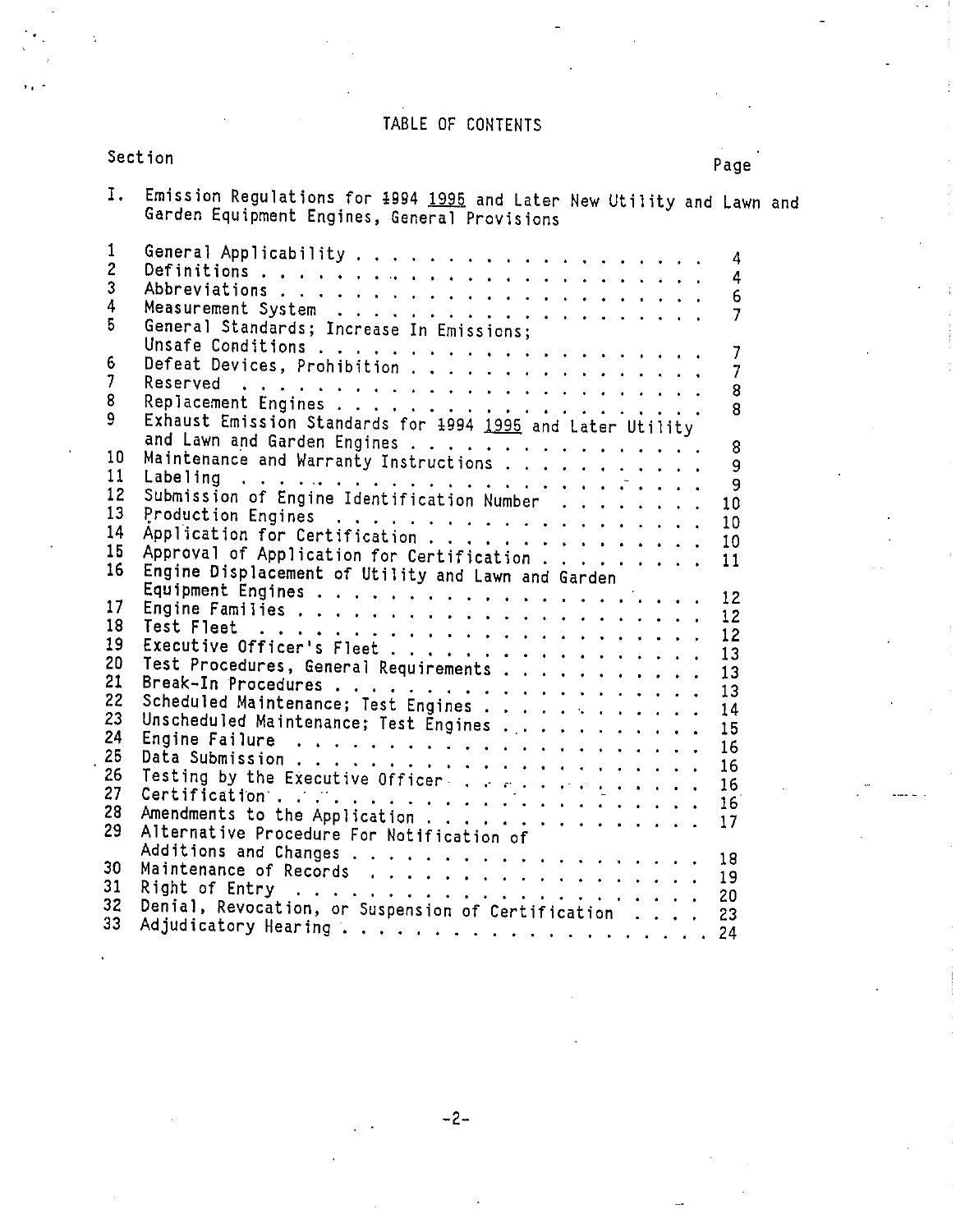#### CALIFORNIA EXHAUST EMISSION STANDARDS AND TEST PROCEDURES FOR 1994 1995 AND LATER UTILITY AND LAWN AND GARDEN EQUIPMENT ENGINES

## I. Emission Regulations for 1994 1995 and Later New Lawn and Garden and Utility Equipment Engines, General Provisions.

1. General Applicability.

(a) These provisions shall be applicable to utility and lawn and garden engines produced on or after January 1, 1994 1995.

(b) Every new utility and lawn and garden equipment engine that is manufactured for sale, sold, offered for sale, introduced or delivered for introduction into commerce, or imported into California which is subject to any of the standards prescribed in these provisions is required to be covered by an Executive Order issued pursuant to these provisions.

2. Definitions.

"ARB Enforcement Officer" means any officer or employee of the Air Resources Board so designated in writing by the Administrator (or by his designee) .

"Executive Order" means an order issued by the Executive Officer certifying engines for sale in California.

"Class". see Section 9.

'Crankcase Emissions" means airborne substances emitted into the atmosphere from any portion of the engine crankcase ventilation or lubrication system.

"Displacement", and Displacement Class". see Section 16.

"Emission Control System" includes any component, group of components, or engine modification which controls or causes the reduction of substances emitted from an engine.

and the company

"Engine Family" means the basic classification unit of a manufacturer's engines used for the purpose of test fleet selection and determined in accordance with Section 17

"Engine-Displacement-System Combination" means an engine family- displacement-emission control system combination.

"Exhaust Emissions" means substances emitted to the atmosphere from any opening downstream from the exhaust port of an off-highway vehicle.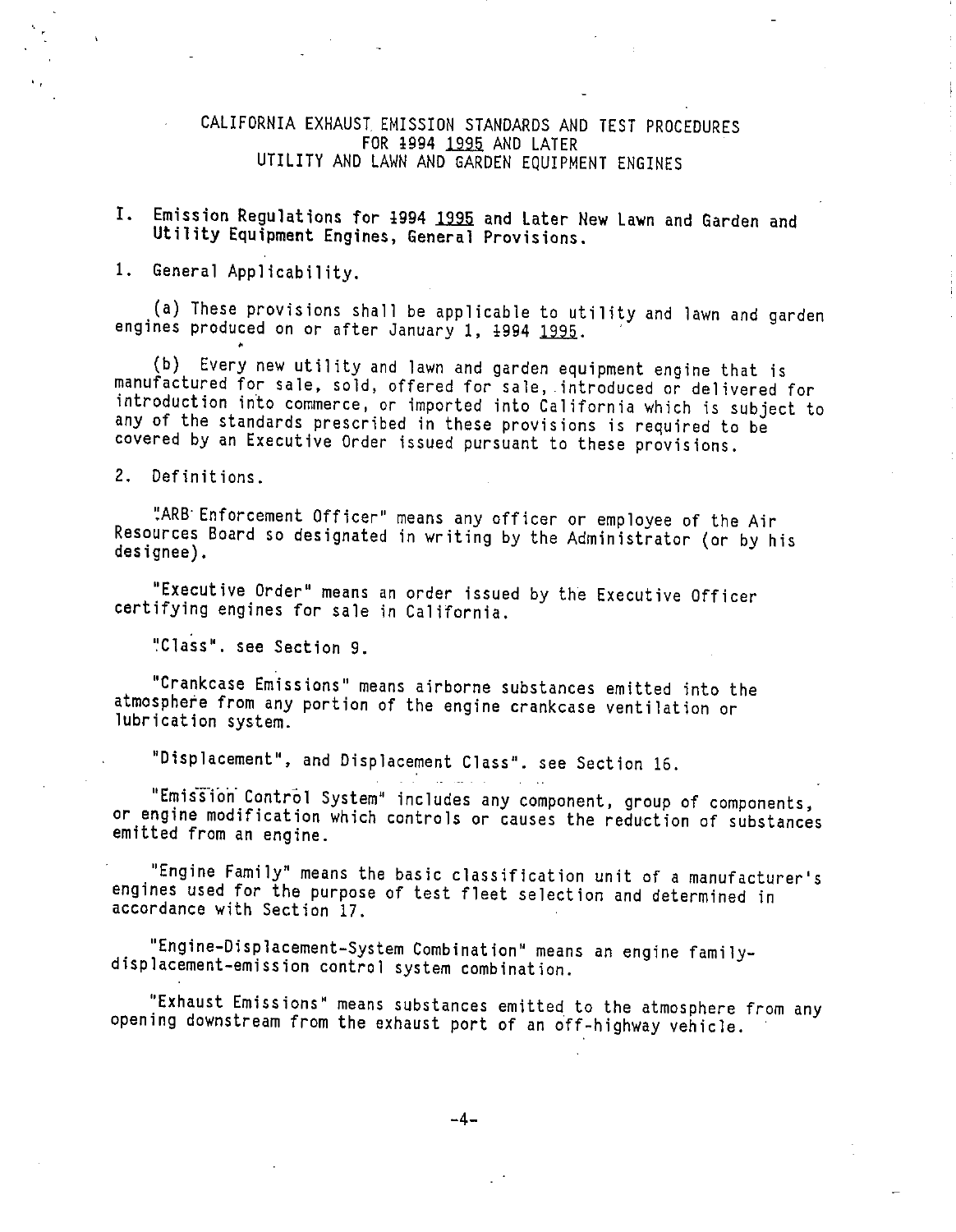(1i) The need for the device is justified in terms of protecting the utility and lawn and garden equipment engine against damage or accident, or

(iii) The device does not go beyond the requirements of engine starting or warm-up.

7. [Reserved].

8. Replacement Engines.

No new engines shall be produced for sale to replace pre - 1994 1995 model equipment after January 1, 1999, unless those engines comply with the 1994 1995 model emission standards.

9. Exhaust Emission Standards For 1994 1995 and Later Utility and Lawn and Garden Engines.

(a) This section shall be applicable to utility and lawn and garden engines produced on or after January 1, 1994 1995.

(b) Exhaust emissions from new utility and lawn and garden equipment engines, sold in this state, shall not exceed:

|  |  | Exhaust Emission Standards        |
|--|--|-----------------------------------|
|  |  | (grams per brake horsepower-hour) |

| Calendar<br><u>Year</u> | Engine<br><u> Class (1)</u>                                                                    | Hydro-<br>carbon plus<br>oxides of | Hydro-          |     | Carbon Oxides of         | nitrogen carbon monoxide nitrogen Particulate    |
|-------------------------|------------------------------------------------------------------------------------------------|------------------------------------|-----------------|-----|--------------------------|--------------------------------------------------|
| 1994 1995               |                                                                                                |                                    |                 |     |                          |                                                  |
| to 1998                 |                                                                                                | $\frac{1}{11}$ $\frac{12.0}{10.0}$ |                 | 300 |                          |                                                  |
|                         |                                                                                                |                                    |                 | 300 | $\sim$ - $\frac{1}{\pi}$ | $\begin{array}{c} 0.9 \\ 0.9 \\ (2) \end{array}$ |
|                         | III<br>$\begin{array}{cc} \text{II} & (4) \\ \text{IV} & (4) \\ \text{V} & (4) \\ \end{array}$ | $\blacksquare$                     | 220             | 600 | 4.0                      | ۰                                                |
|                         |                                                                                                | $\sim$ $\sim$                      | 180             | 600 | 4.0                      |                                                  |
|                         |                                                                                                |                                    | 120             | 300 | 4.0                      |                                                  |
| 1999 and                |                                                                                                |                                    |                 |     |                          |                                                  |
| subsequent              | I, II<br>III, IV, $V(4)$                                                                       | 3.2                                |                 | 100 |                          | 0.25<br>(3)                                      |
|                         |                                                                                                |                                    | $\overline{50}$ | 130 | 4.0                      | 0.25<br>(3)                                      |

(1) "Class I" means utility and lawn and garden equipment engines less than 225 cc in displacement.

"Class II" means utility and lawn and garden equipment engines greater than or equal to 225 cc in displacement.

-8-